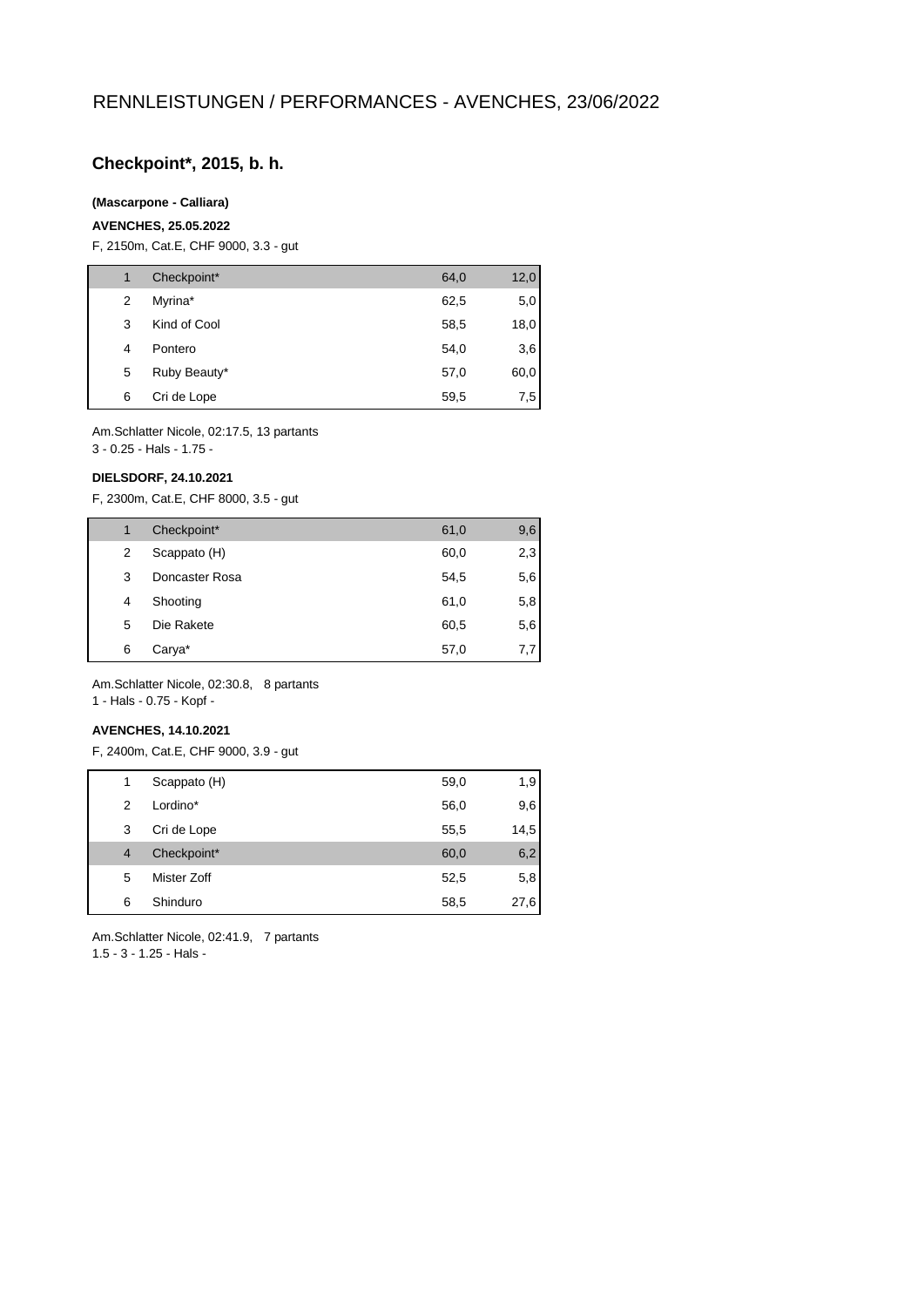## **De La Fayette, 2018, b. m.**

### **(Soldier Hollow - Dynamica)**

### **FRAUENFELD, 06.06.2022**

F, 2400m, Cat.B, CHF 15000, 3.5 - gut

|   | Moderator            | 61,0 | 1.6  |
|---|----------------------|------|------|
| 2 | Ulster               | 62,0 | 3,4  |
| 3 | Lord Of The Alps*    | 59,0 | 4,7  |
| 4 | <b>Friendly Face</b> | 62,0 | 4,0  |
| 5 | De La Fayette        | 58,0 | 13,1 |
|   |                      |      |      |

Werder Pablo, 02:37.3, 5 partants 1.75 - 1 - 5 - 5

**DIELSDORF, 08.05.2022**

F, 2300m, Cat.B, CHF 15000, 4.5 - weich

| 1 | Moderator         | 61,0 | 5,1  |
|---|-------------------|------|------|
| 2 | Singledon         | 62,0 | 4,8  |
| 3 | Praetorius        | 59,0 | 3,3  |
| 4 | Ulster            | 62,0 | 6,2  |
| 5 | Wayway            | 55,0 | 8,9  |
| 6 | Lord Of The Alps* | 60,0 | 8,4  |
| 9 | De La Fayette     | 62,0 | 14,5 |

Bürgin Tim, 02:31.7, 9 partants

2 - Hals - 1.5 - Hals -

### **France - Deauville, 04.03.2022**

F, 2500m, Cat.E, EUR 19000

4 De La Fayette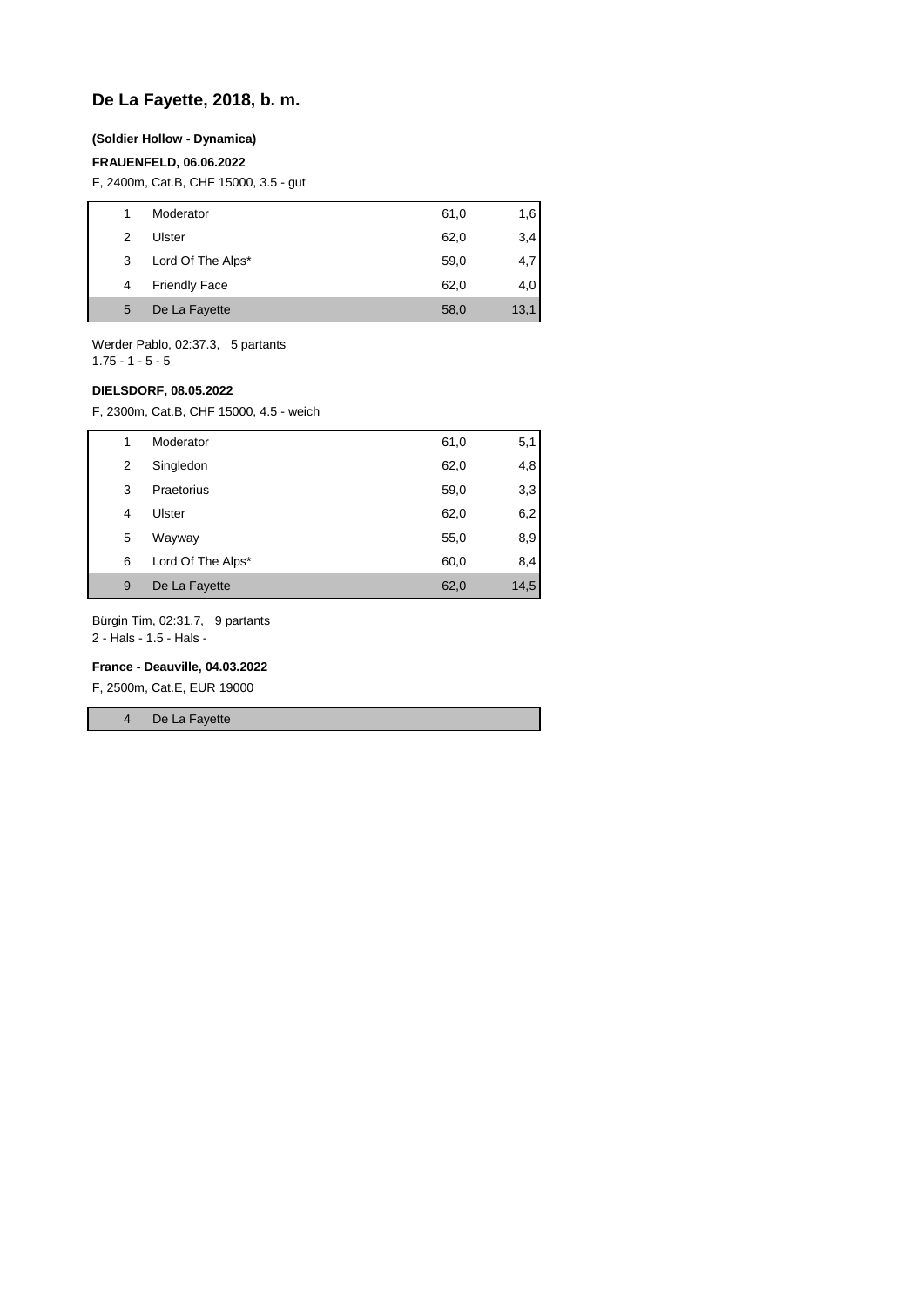## **Gosha, 2018, b. h.**

### **(Galiway - Kenshaya)**

### **DIELSDORF, 08.05.2021**

F, 1800m, Cat.F, CHF 7000, 4.5 - weich

| 1          | Kind of Cool | 57,0 |
|------------|--------------|------|
| 2          | Step Up      | 58,0 |
| 3          | Scotsh Club* | 60,0 |
| 4          | Pique Dame*  | 56,5 |
| 5          | Randolina*   | 54,5 |
| 6          | Astrakhan    | 53,0 |
| <b>ANG</b> | Gosha        | 60,0 |

Berto Mickaël, 01:52.9, 7 partants

2 - 1 - 3.5 - 1 -

## **AVENCHES, 23.04.2021**

F, 2150m, Cat.F, CHF 8000, 3.3 - gut

| 1 | Hericourt    | 58,0 |
|---|--------------|------|
| 2 | Air Space    | 56,5 |
| 3 | Gosha        | 59,0 |
| 4 | Scotsh Club* | 62,0 |
| 5 | Nouga*       | 56,5 |
| 6 | Larissa*     | 60,5 |
|   |              |      |

Am.Muntwyler Ella, 02:26.2, 10 partants 0.25 - 0.75 - 1.75 - Hals -

#### **France - Deauville, 30.11.2020**

F, 1900m, Cat.D, EUR 24800

6 Gosha

Crastus Anthony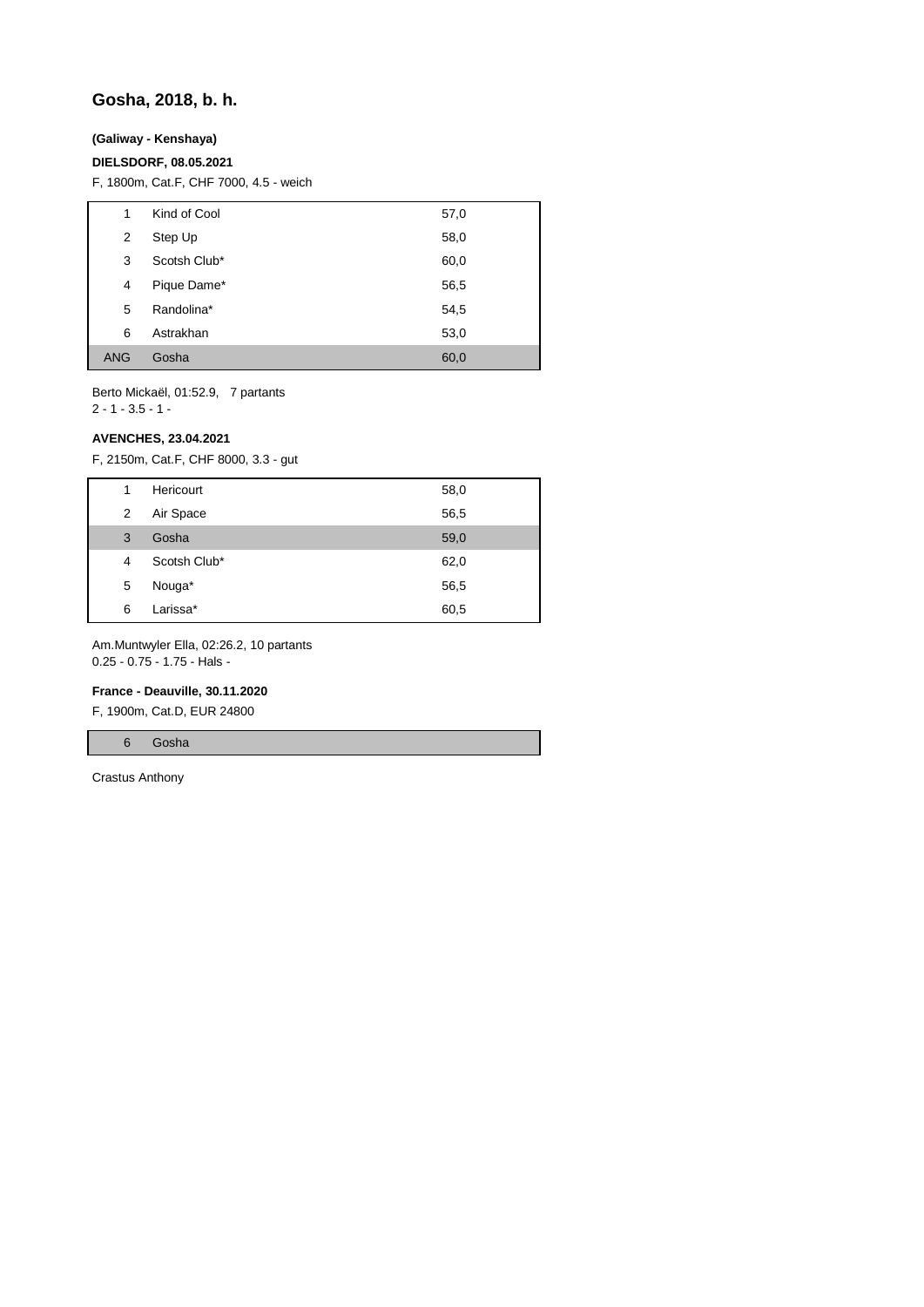## **Hericourt, 2018, b.f. h.**

### **(Le Havre - Heronchelles)**

### **DIELSDORF, 08.05.2022**

F, 2300m, Cat.E, CHF 9000, 4.5 - weich

| 1 | Enjoy Vijay     | 62,0 | 7,5  |
|---|-----------------|------|------|
| 2 | Tenorio         | 55,5 | 9,2  |
| 3 | Lorena*         | 52,0 | 13,8 |
| 4 | Fleur d'Ipanema | 52,0 | 13,6 |
| 5 | Hericourt       | 63,0 | 2,8  |
| 6 | Nick Cassedy    | 62,5 | 2,5  |

Campos Remi, 02:33.0, 9 partants 2 - Hals - Hals - 1 -

## **FRAUENFELD, 18.04.2022**

F, 2400m, Cat.E, CHF 8000, 4 - gut

| 1 | <b>Hericourt</b>  | 63,0 | 2,6 |
|---|-------------------|------|-----|
| 2 | Enjoy Vijay       | 59,0 | 4,5 |
| 3 | Vallee des Fleurs | 59,5 | 3,7 |
| 4 | Fleur d'Ipanema   | 58,5 | 8,2 |
| 5 | Lordino*          | 56,0 | 8,0 |
| 6 | Samurai           | 61,0 | 3,1 |

Campos Remi, , 6 partants

## **DIELSDORF, 24.10.2021**

F, 3000m, Cat.C, CHF 20000, 3.5 - gut

| 1              | Sir Vulcano   | 58,0 | 2,0  |
|----------------|---------------|------|------|
| $\overline{2}$ | Hericourt     | 58,0 | 2,9  |
| 3              | Air Space     | 56,5 | 4,6  |
| 4              | Larissa*      | 56,5 | 10,2 |
| 5              | Randolina*    | 56,5 | 14,2 |
| 6              | Billy the Kid | 58,0 | 4,9  |

Campos Remi, 03:21.2, 6 partants 4 - 1.5 - 1.25 - 1 -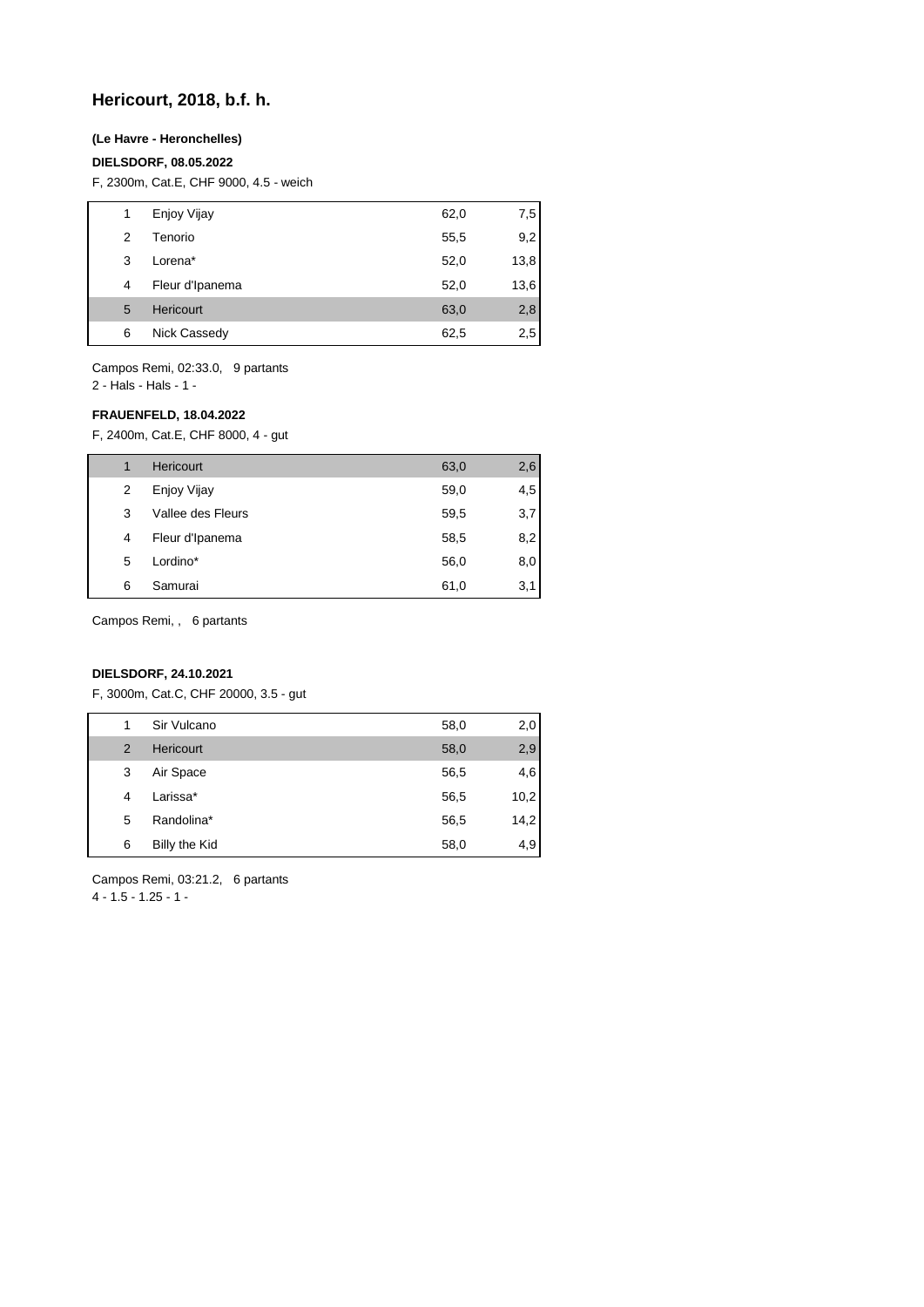## **Look alike\*, 2016, b. f.**

### **(Pastorius - L'Arc en Ciel)**

## **AARAU, 15.05.2022**

F, 2000m, Cat.E, CHF 7000, 3.5 - gut

| 1. | Lord Of The Alps* | 61,0 | 2,8 |
|----|-------------------|------|-----|
| 2  | Myrina*           | 61,5 | 2,1 |
| 3  | Look alike*       | 58,5 | 4,1 |
| 4  | Cool Sweety*      | 60,0 | 4,5 |
| 5  | Lordino*          | 56,0 | 6,8 |
|    |                   |      |     |

Schoch Cheryl, 02:04.7, 5 partants 2.5 - 2 - 7 - Kopf

### **DIELSDORF, 24.10.2021**

F, 2300m, Cat.B, CHF 12000, 3.5 - gut

| 1 | Ulster                | 62,0 | 3,3  |
|---|-----------------------|------|------|
| 2 | <b>Flying Officer</b> | 59,0 | 3,7  |
| 3 | Enjoy Vijay           | 52,0 | 16,1 |
| 4 | Look alike*           | 52,0 | 5,8  |
| 5 | Wayway                | 55,0 | 7,0  |
| 6 | <b>Gold Street</b>    | 56,0 | 3,3  |

Schoch Cheryl, 02:28.4, 8 partants Hals - 3.5 - 0.75 - 2 -

## **DIELSDORF, 26.09.2021**

F, 2300m, Cat.E, CHF 9000, 4 - gut

| 1              | Hericourt   | 53,0 | 2,6 |
|----------------|-------------|------|-----|
| $\overline{2}$ | Look alike* | 63,5 | 8,0 |
| 3              | Die Rakete  | 57,0 | 4,0 |
| 4              | Sociopath   | 52,0 | 8,7 |
| 5              | Tenorio     | 59,0 | 5,6 |
| 6              | Alacon*     | 63,0 | 7,7 |

Am.Schnyder Cecilia, 02:34.4, 8 partants Kopf - 2 - 2.5 - 1.25 -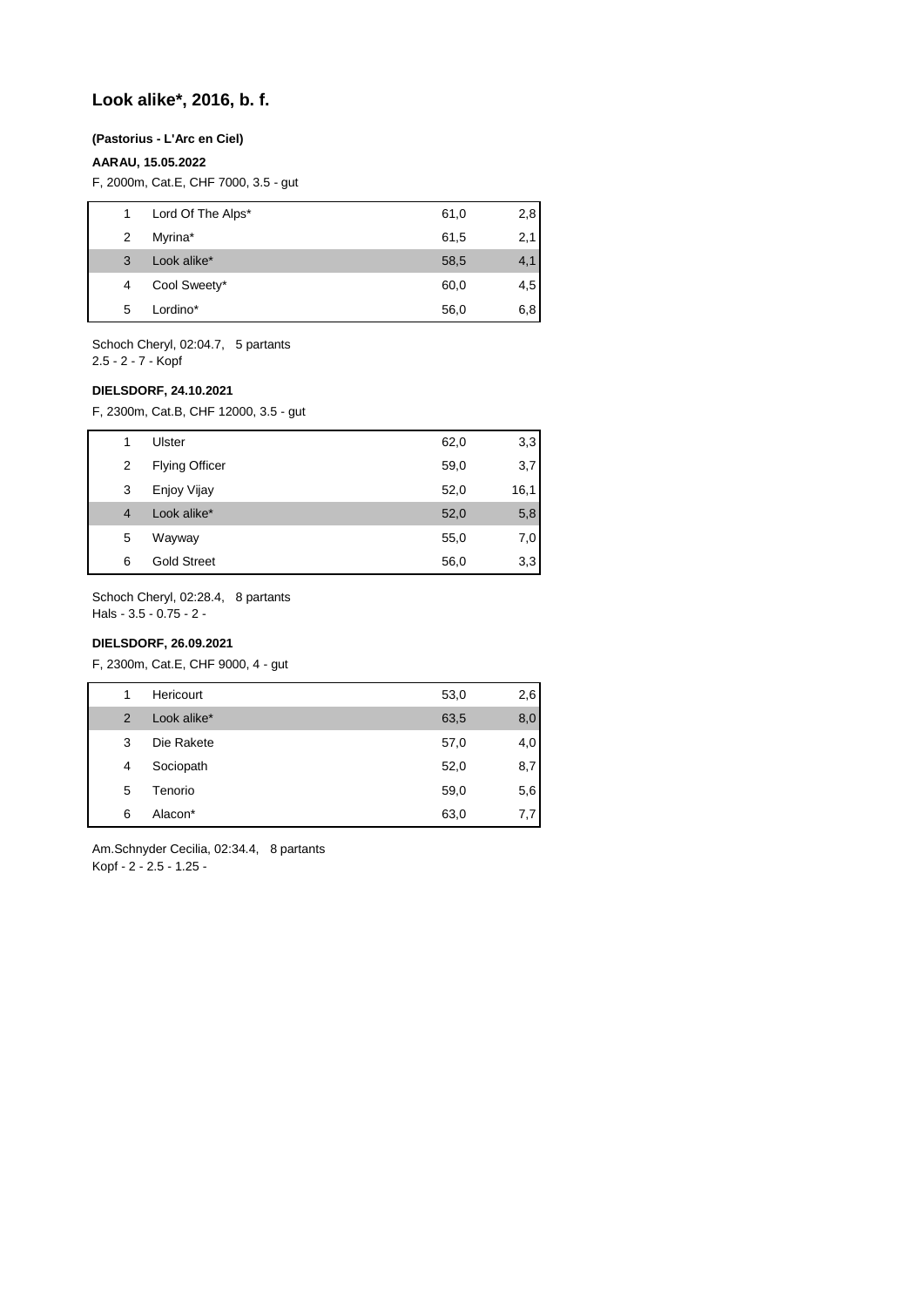# **Play All Day, 2018, al. f.**

**(Kitten's Joy - Nominative)**

**France - Chantilly, 09.10.2021**

F, 2000m, Cat.D, EUR 22000

3 Play All Day

### **France - ParisLongchamp, 03.06.2021**

F, 2250m, Cat.D, EUR 23000

4 Play All Day

**France - Chantilly, 17.05.2021**

F, 2400m, Cat.D, EUR 27000

3 Play All Day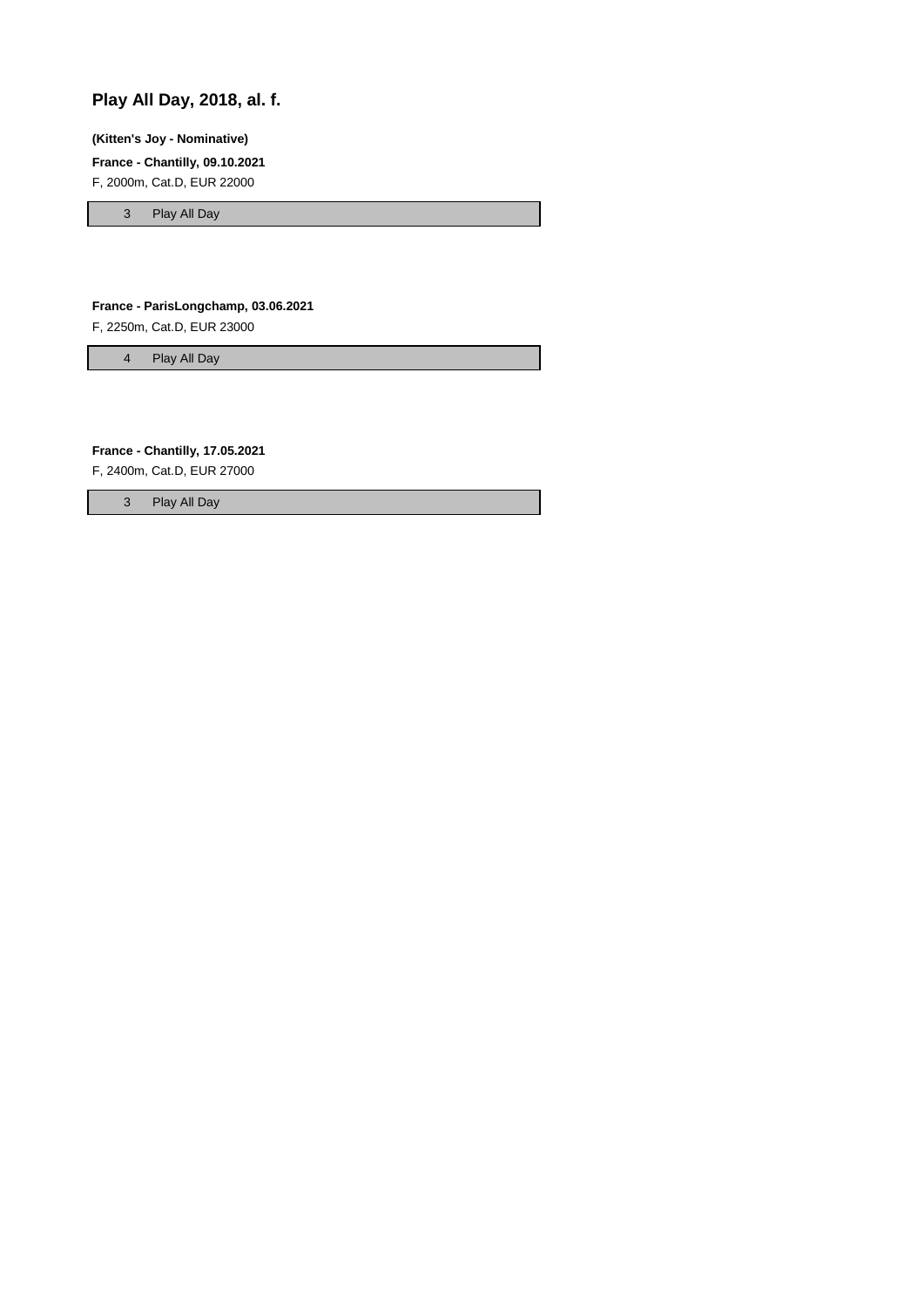## **Rumba\*, 2019, gr. f.**

### **(The Grey Gatsby - Rafale Bere)**

### **AVENCHES, 25.05.2022**

F, 2150m, Cat.C, CHF 12000, 3.3 - gut

| 1 | Patrick's Night* | 58,0 |
|---|------------------|------|
| 2 | Tortuguero       | 58,0 |
| 3 | Rumba*           | 56,5 |
| 4 | Taiga Arc        | 56,5 |
| 5 | Divine Beauty    | 56,5 |
| 6 | Stone Axe        | 58,0 |
|   |                  |      |

Vogt Sibylle, 02:22.0, 6 partants K.K. - Kopf - 2 - 0.5 -

### **DIELSDORF, 08.05.2022**

F, 1800m, Cat.F, CHF 8000, 4.5 - weich

| 1              | Divine Beauty    | 62,5 | 2,1  |
|----------------|------------------|------|------|
| 2              | Patrick's Night* | 57,0 | 11,3 |
| 3              | Archer           | 59,0 | 4,3  |
| $\overline{4}$ | Rumba*           | 55,5 | 2,9  |
| 5              | Stone Axe        | 57,0 | 15,6 |
| 6              | <b>Clint Dey</b> | 57,0 | 13,1 |

Zwahlen Karin, 01:57.4, 9 partants

0.5 - 3 - Kopf - 1.5 -

## **FRAUENFELD, 18.04.2022**

F, 1850m, Cat.E, CHF 8000, 4 - gut

| 1 | Tortuguero            | 61,0 | 2,6  |
|---|-----------------------|------|------|
| 2 | Divine Beauty         | 57,5 | 3,2  |
| 3 | Rumba*                | 53,5 | 9,6  |
| 4 | Stone Axe             | 57,0 | 17,0 |
| 5 | <b>Charming Wally</b> | 59,0 | 10,8 |
| 6 | Jablonj*              | 56,0 | 7.6  |

Am.Donzé Yvonne, , 9 partants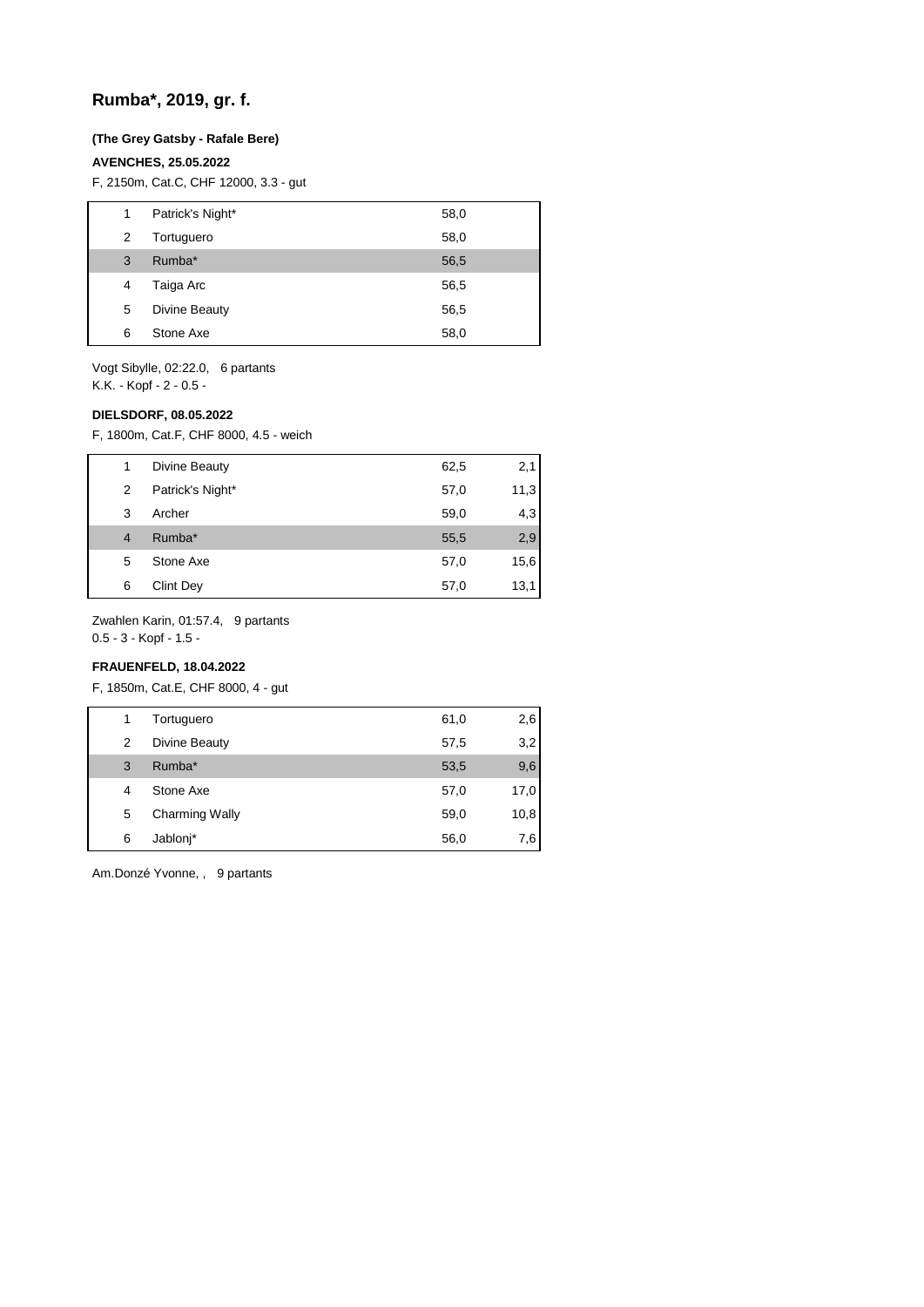## **Seacret, 2016, b. h.**

### **(Sea The Stars - Aquarelle Bleue)**

### **DIELSDORF, 21.08.2021**

F, 3000m, Cat.B, CHF 20000, 3.5 - gut

| Ulster<br>57,0<br>1<br>59,5<br>Vernasca*<br>2 |  |      |
|-----------------------------------------------|--|------|
|                                               |  | 14,0 |
|                                               |  | 5,3  |
| <b>Flying Officer</b><br>60,0<br>3            |  | 3,5  |
| Lord Of The Alps*<br>60,0<br>4                |  | 6,1  |
| 5<br>Seacret<br>60,0                          |  | 5,6  |
| <b>Gold Street</b><br>58,5<br>6               |  | 8,2  |

Plaçais Olivier, 03:11.5, 9 partants 0.5 - Nase - 5 - 0.5 -

#### **AVENCHES, 08.08.2021**

F, 2200m, Cat.E, CHF 9000, 3.7 - gut

| 1 | Samurai    | 57,0 | 9,4 |
|---|------------|------|-----|
| 2 | Tenorio    | 63,0 | 4,0 |
| 3 | Seacret    | 64,0 | 2,6 |
| 4 | Nordic Oak | 56,5 | 9,1 |
| 5 | Lordino*   | 60,0 | 7,8 |
| 6 | Shinduro   | 63,0 | 4,6 |

Plaçais Olivier, 02:37.1, 6 partants

 $1 - 0.5 - 1 - 2$ 

## **AVENCHES, 05.06.2021**

F, 2400m, Cat.E, CHF 9000, 4.2 - gut

| 1 | Seacret            | 61,0 |
|---|--------------------|------|
| 2 | Ruby Beauty*       | 56,5 |
| 3 | <b>Maison Bleu</b> | 59,5 |
| 4 | Lordino*           | 60,0 |
| 5 | Giulietta*         | 60,5 |
| 6 | Alacon*            | 60,0 |

Schneider Carina, 02:56.9, 12 partants Hals - 0.75 - 0.25 - 1.25 -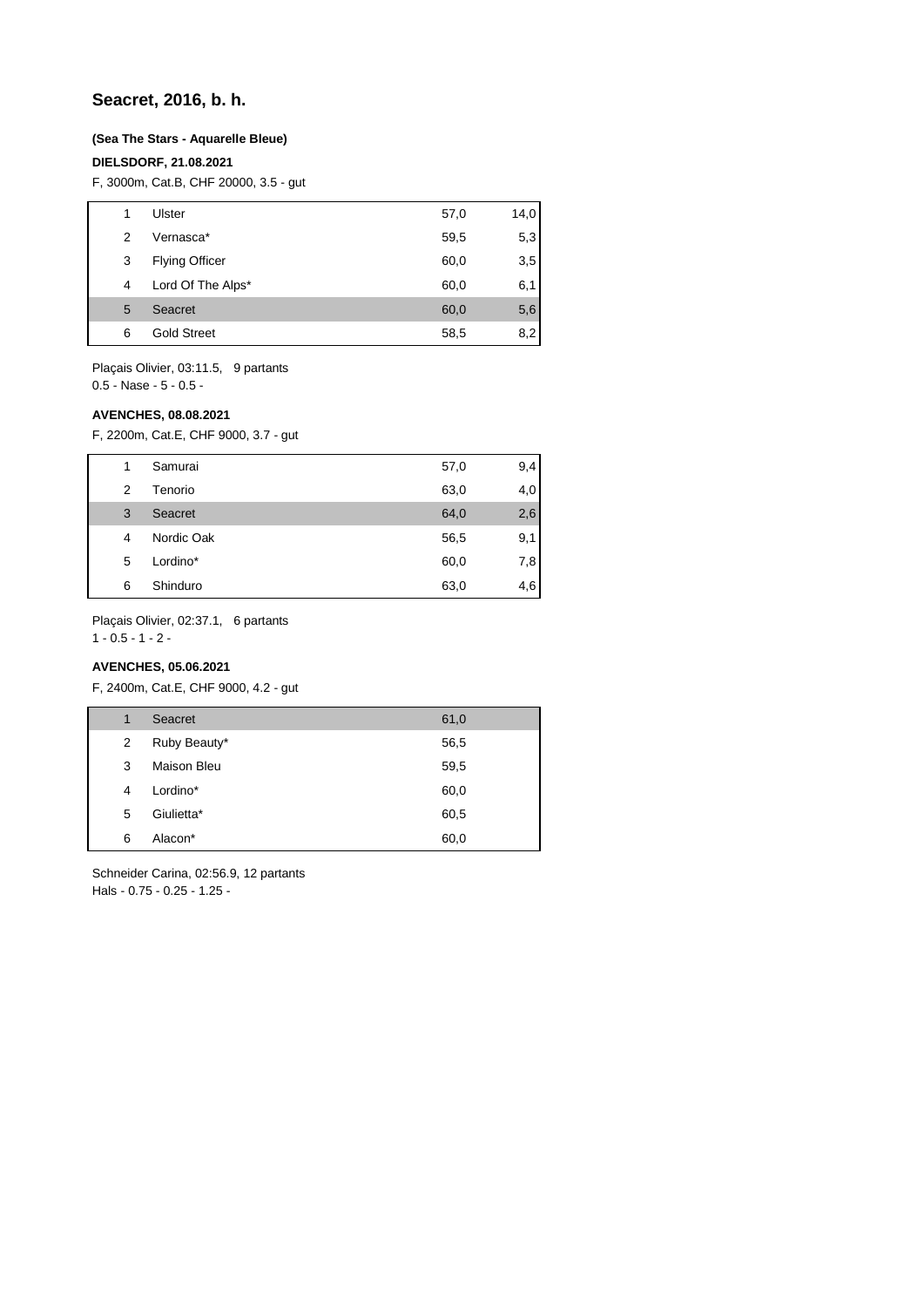## **Taiga Arc, 2019, b. f.**

## **(Belardo - Penny Rose)**

### **AVENCHES, 25.05.2022**

F, 2150m, Cat.C, CHF 12000, 3.3 - gut

| 1              | Patrick's Night* | 58,0 |
|----------------|------------------|------|
| 2              | Tortuguero       | 58,0 |
| 3              | Rumba*           | 56,5 |
| $\overline{4}$ | Taiga Arc        | 56,5 |
| 5              | Divine Beauty    | 56,5 |
| 6              | Stone Axe        | 58,0 |
|                |                  |      |

Pecheur Maxim, 02:22.0, 6 partants K.K. - Kopf - 2 - 0.5 -

### **DIELSDORF, 08.05.2022**

F, 1600m, Cat.C, CHF 15000, 4.5 - weich

| 1 | Tortuguero     | 58,0 | 2,2 |
|---|----------------|------|-----|
| 2 | Charming Wally | 58,0 | 8,8 |
| 3 | Taiga Arc      | 56,5 | 7,8 |
| 4 | The Iconist    | 58,0 | 2,3 |
| 5 | Tirana         | 57,0 | 4,4 |
| 6 | Jablonj*       | 58,0 | 9,3 |

Havlin Robert, 01:44.4, 6 partants

Hals - 0.5 - 1 - 1.75 -

## **FRAUENFELD, 18.04.2022**

F, 1850m, Cat.E, CHF 8000, 4 - gut

| 1 | Tortuguero            | 61,0 | 2,6  |
|---|-----------------------|------|------|
| 2 | Divine Beauty         | 57,5 | 3,2  |
| 3 | Rumba*                | 53,5 | 9,6  |
| 4 | Stone Axe             | 57,0 | 17,0 |
| 5 | <b>Charming Wally</b> | 59,0 | 10,8 |
| 6 | Jablonj*              | 56,0 | 7,6  |
| 9 | Taiga Arc             | 54,5 | 4,9  |
|   |                       |      |      |

Besenyei Ferenc, , 9 partants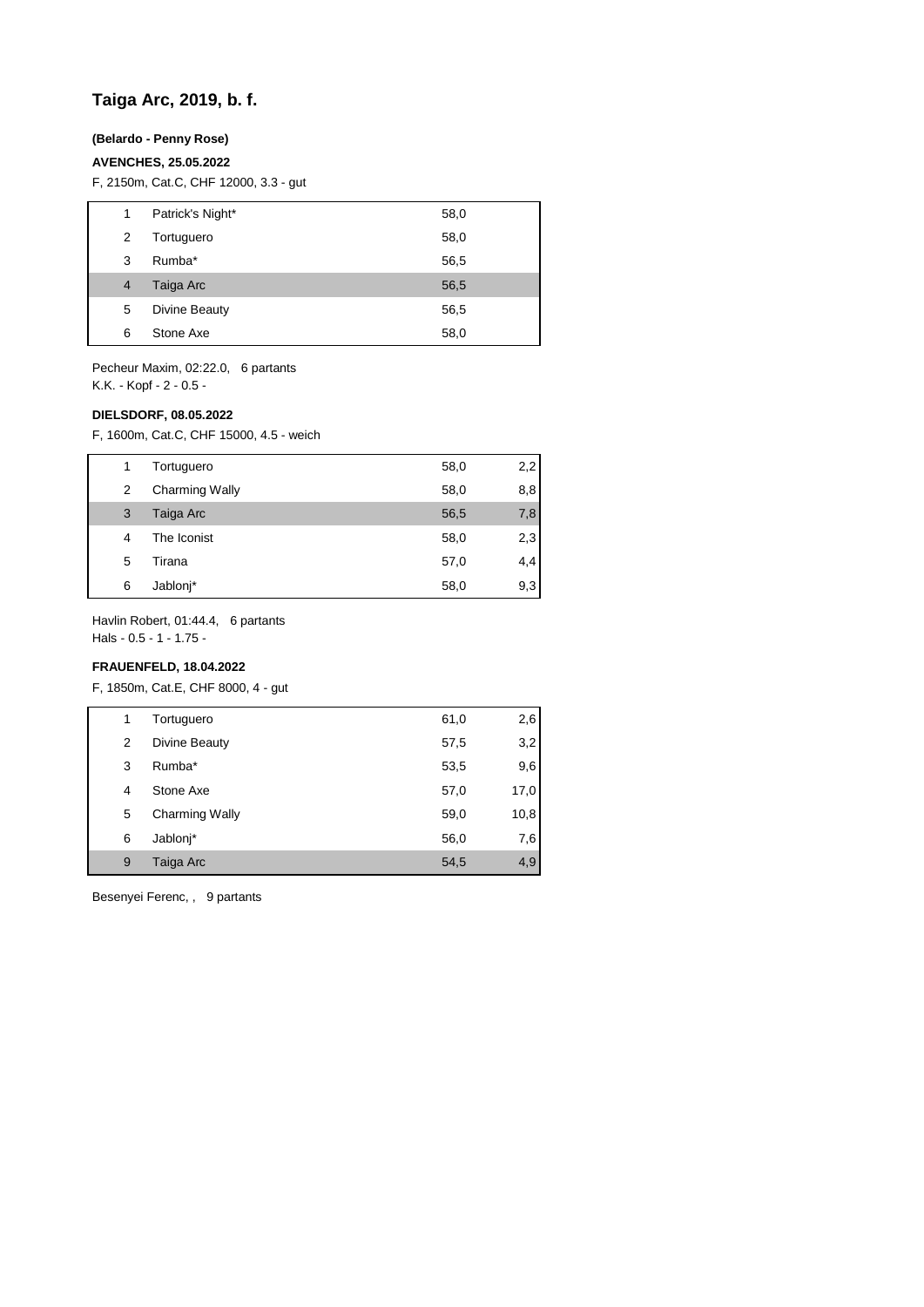## **Corniche Bay, 2017, al. h.**

## **(Anjaal - Nordkappe)**

### **AVENCHES, 25.05.2022**

F, 1600m, Cat.F, CHF 8000, 3.3 - gut

| 1 | South Carolina | 57,5 | 4,6  |
|---|----------------|------|------|
| 2 | Jazou*         | 57,5 | 6,4  |
| 3 | Ophelia        | 62,5 | 3.5  |
| 4 | Corniche Bay   | 60,0 | 25,0 |
| 5 | Jablonj*       | 52,5 | 11,0 |
| 6 | Thomy Dee      | 59,0 | 9,9  |

Am.Schnyder Cecilia, 01:39.2, 11 partants 0.5 - 1.75 - 2.5 - Hals -

### **DIELSDORF, 08.05.2022**

F, 1800m, Cat.F, CHF 8000, 4.5 - weich

| 1  | Qadan          | 60,0 | 12,2 |
|----|----------------|------|------|
|    |                |      |      |
| 2  | Xenon          | 54,0 | 52,2 |
| 3  | Moon Gem*      | 59,0 | 10,5 |
| 4  | South Carolina | 55,5 | 15,0 |
| 5  | Jazou*         | 56,5 | 5,4  |
| 6  | Jashiba*       | 55,5 | 13,9 |
| 11 | Corniche Bay   | 61,0 | 8,6  |

Lemée Julien, 01:54.5, 13 partants

0.75 - 1.75 - 1.75 - Kopf -

## **AVENCHES, 13.04.2022**

F, 1600m, Cat.F, CHF 8000, 3.8 - gut

| 1 | Ophelia             | 58,5 | 3,2  |
|---|---------------------|------|------|
| 2 | Jazou*              | 56,5 | 5,8  |
| 3 | Thomy Dee           | 58,0 | 17,6 |
| 4 | Jashiba*            | 55,5 | 19,8 |
| 5 | <b>Corniche Bay</b> | 62,0 | 9,7  |
| 6 | Xenon               | 56,0 | 17,2 |
|   |                     |      |      |

Lemée Julien, 01:48.2, 8 partants Kopf - 1 - 1.5 - Hals -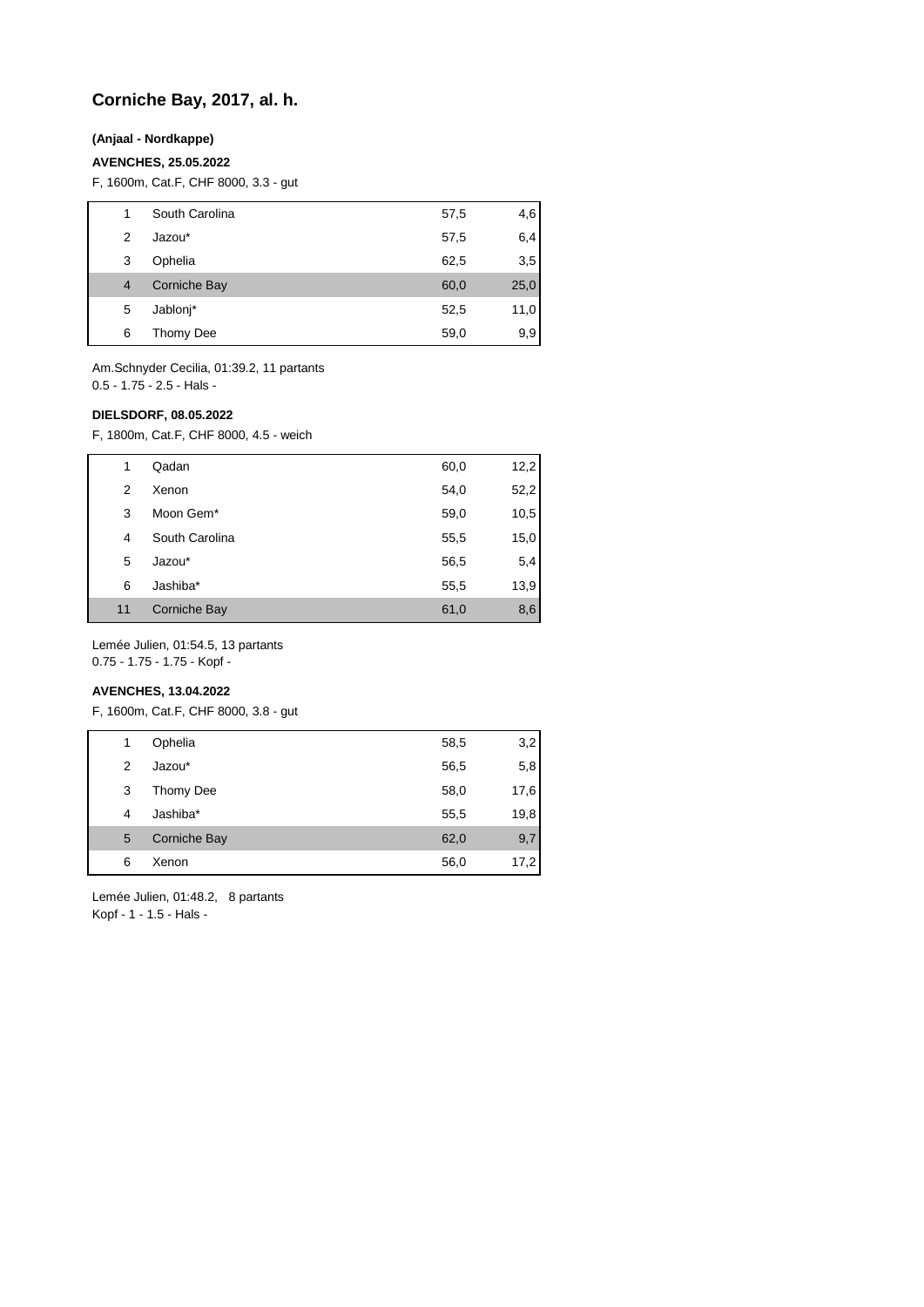# **De Blazoon, 2019, b. h.**

## **(Footstepsinthesand - Moon Club)**

### **DIELSDORF, 24.10.2021**

F, 1600m, Cat.C, CHF 12000, 3.5 - gut

|   | Tortuguero  | 60,0 | 1,9 |
|---|-------------|------|-----|
| 2 | Taiga Arc   | 58,5 | 3,6 |
| 3 | De Blazoon  | 60,0 | 6,2 |
| 4 | Rock Glory* | 58,5 | 2,1 |
|   |             |      |     |

Schneider Carina, 01:44.6, 4 partants 3.5 - 5 - 0.5

### **AVENCHES, 14.10.2021**

F, 1600m, Cat.F, CHF 8000, 3.9 - gut

| 1            | Ayala*           | 58,5 |
|--------------|------------------|------|
| $\mathbf{2}$ | Taiga Arc        | 58,5 |
| 3            | Jablonj*         | 60,0 |
| 4            | De Blazoon       | 58,0 |
| 5            | <b>Clint Dey</b> | 60,0 |
|              |                  |      |

Schneider Carina, 01:43.3, 5 partants Kopf - 9 - 1 - Weile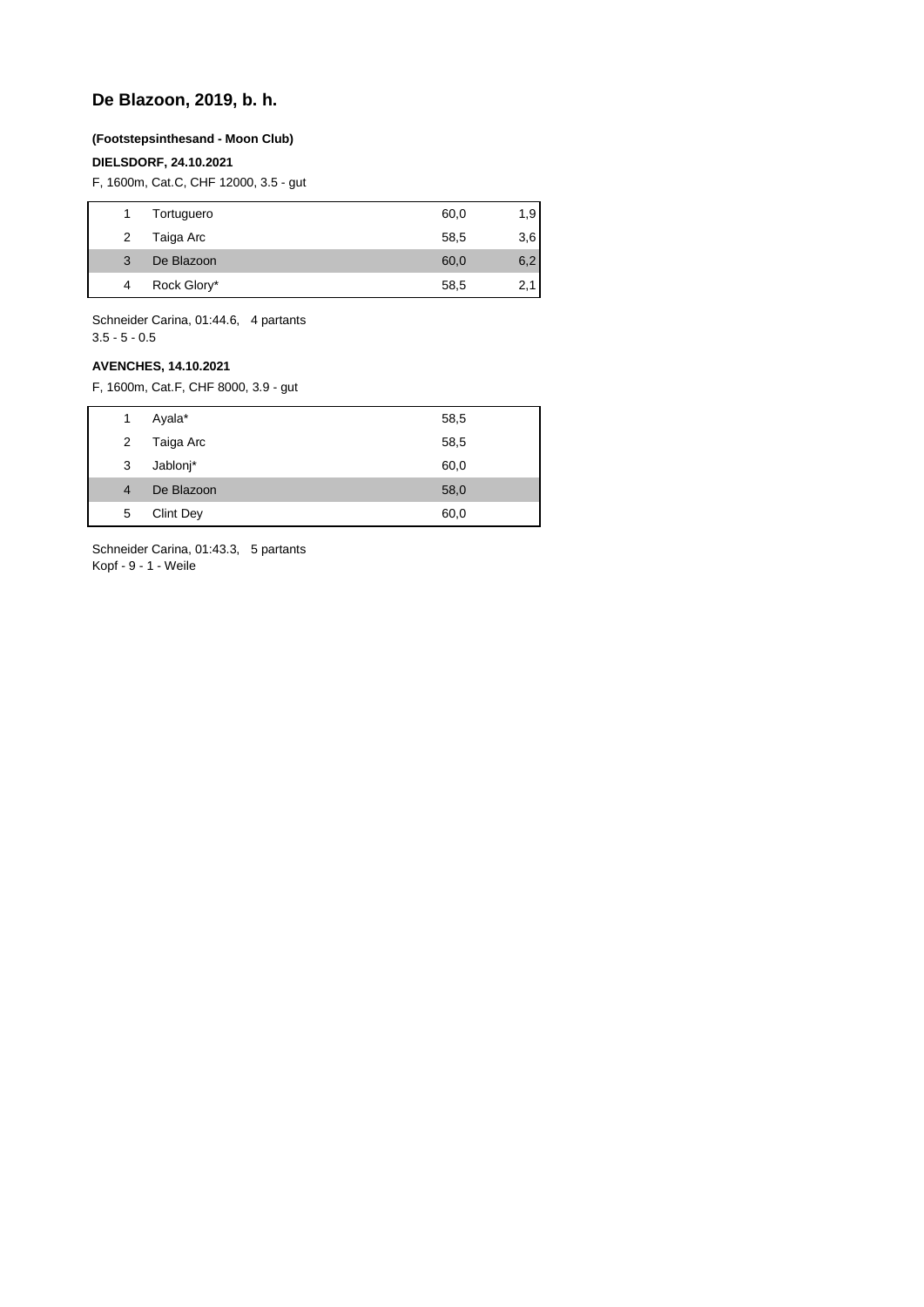## **Dhalam, 2014, b.f. h.**

## **(Lonhro - War Tigress)**

### **FRAUENFELD, 06.06.2022**

F, 1609m, Cat.B, CHF 10000, 3.5 - gut

| 1 | Whaze         | 61,0 | 1,6  |
|---|---------------|------|------|
| 2 | Miyaz         | 59,0 | 12,2 |
| 3 | Justin        | 61,0 | 3,6  |
| 4 | Matey         | 59,0 | 8,1  |
| 5 | Shariyar      | 62,0 | 7,8  |
| 6 | Hautot        | 60,0 | 5,8  |
| 7 | <b>Dhalam</b> | 55,0 | 17,4 |

Am.Bartholdi Tonja, 01:39.7, 7 partants 2.5 - Hals - 1.75 - 1.25 -

### **ST. MORITZ, 20.02.2022**

F, 1300m, Cat.B, CHF 15000

| 1 | Identified          | 61,0 | 1,9  |
|---|---------------------|------|------|
| 2 | Hakam               | 60,0 | 4,5  |
| 3 | <b>Tapeten Toni</b> | 61,0 | 3,9  |
| 4 | Dancing Diamond*    | 52,0 | 6,9  |
| 5 | Heloagain           | 59,0 | 4,7  |
| 6 | Dhalam              | 54,0 | 12,2 |

Schneider Carina, 1:18.8, 6 partants

 $2 - 1.75 - 4 - 1 -$ 

## **ST. MORITZ, 13.02.2022**

F, 1300m, Cat.B, CHF 15000

| 1 | Hakam         | 56,0 | 7,2 |
|---|---------------|------|-----|
| 2 | Identified    | 61,0 | 2,4 |
| 3 | Tapeten Toni  | 58,0 | 5,0 |
| 4 | Shariyar      | 61,0 | 3,8 |
| 5 | <b>Dhalam</b> | 54,0 | 5,8 |

Schneider Carina, 01:21.7, 6 partants 0.5 - 9 - Nase - 1.5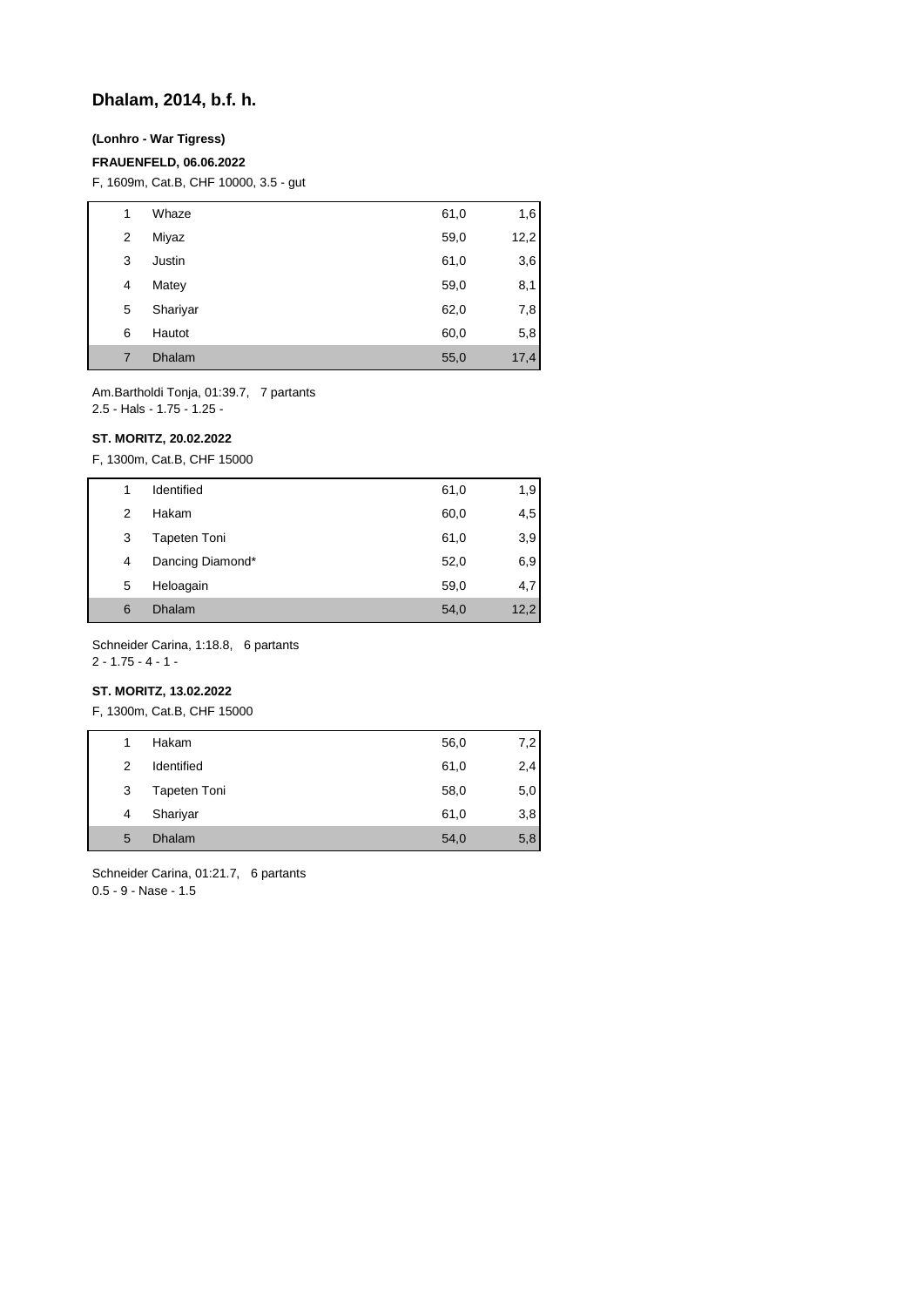## **Jablonj\*, 2019, b. h.**

## **(Zazou - Just Call Me)**

### **AVENCHES, 25.05.2022**

F, 1600m, Cat.F, CHF 8000, 3.3 - gut

| 1 | South Carolina | 57,5 | 4,6  |
|---|----------------|------|------|
| 2 | Jazou*         | 57,5 | 6,4  |
| 3 | Ophelia        | 62,5 | 3,5  |
| 4 | Corniche Bay   | 60,0 | 25,0 |
| 5 | Jablonj*       | 52,5 | 11,0 |
| 6 | Thomy Dee      | 59,0 | 9,9  |

Pecheur Maxim, 01:39.2, 11 partants 0.5 - 1.75 - 2.5 - Hals -

#### **DIELSDORF, 08.05.2022**

F, 1600m, Cat.C, CHF 15000, 4.5 - weich

| 1 | Tortuguero            | 58,0 | 2,2 |
|---|-----------------------|------|-----|
| 2 | <b>Charming Wally</b> | 58,0 | 8,8 |
| 3 | Taiga Arc             | 56,5 | 7,8 |
| 4 | The Iconist           | 58,0 | 2,3 |
| 5 | Tirana                | 57,0 | 4,4 |
| 6 | Jablonj*              | 58,0 | 9,3 |

Schneider Carina, 01:44.4, 6 partants

Hals - 0.5 - 1 - 1.75 -

## **FRAUENFELD, 18.04.2022**

F, 1850m, Cat.E, CHF 8000, 4 - gut

| 1 | Tortuguero            | 61,0 | 2,6  |
|---|-----------------------|------|------|
| 2 | Divine Beauty         | 57,5 | 3,2  |
| 3 | Rumba*                | 53,5 | 9,6  |
| 4 | Stone Axe             | 57,0 | 17,0 |
| 5 | <b>Charming Wally</b> | 59,0 | 10,8 |
| 6 | Jablonj*              | 56,0 | 7,6  |

Schneider Carina, , 9 partants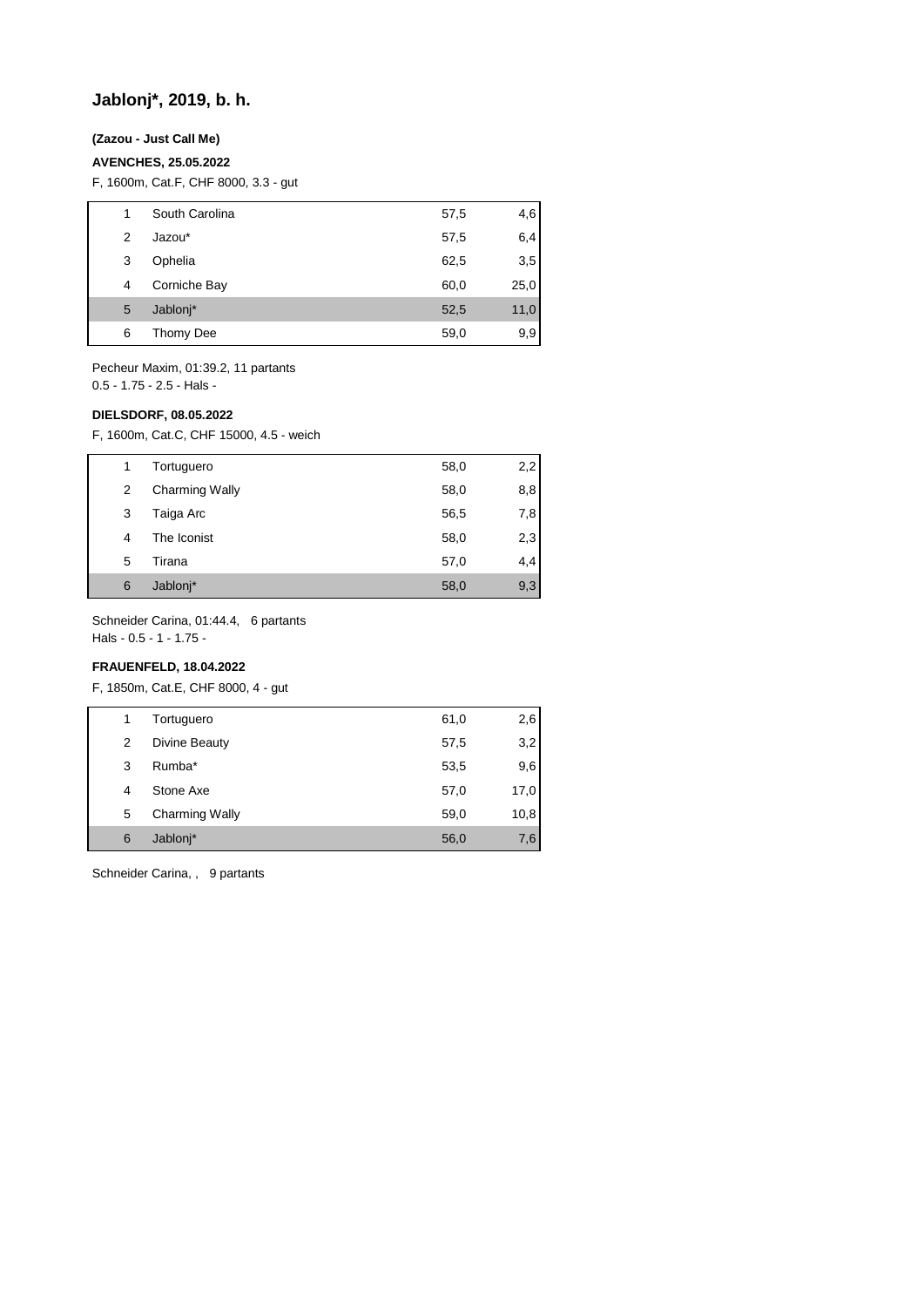## **Jazou\*, 2018, b. f.**

## **(Zazou - Just Call Me)**

### **AVENCHES, 25.05.2022**

F, 1600m, Cat.F, CHF 8000, 3.3 - gut

| 1 | South Carolina | 57,5 | 4,6  |
|---|----------------|------|------|
| 2 | Jazou*         | 57,5 | 6,4  |
| 3 | Ophelia        | 62,5 | 3,5  |
| 4 | Corniche Bay   | 60,0 | 25,0 |
| 5 | Jablonj*       | 52,5 | 11,0 |
| 6 | Thomy Dee      | 59,0 | 9,9  |

Am.Bartholdi Tonja, 01:39.2, 11 partants 0.5 - 1.75 - 2.5 - Hals -

### **DIELSDORF, 08.05.2022**

F, 1800m, Cat.F, CHF 8000, 4.5 - weich

|   | Qadan          | 60,0 | 12,2 |
|---|----------------|------|------|
| 2 | Xenon          | 54,0 | 52,2 |
| 3 | Moon Gem*      | 59,0 | 10,5 |
| 4 | South Carolina | 55,5 | 15,0 |
| 5 | Jazou*         | 56,5 | 5,4  |
| 6 | Jashiba*       | 55,5 | 13,9 |

Am.Schnyder Cecilia, 01:54.5, 13 partants

0.75 - 1.75 - 1.75 - Kopf -

## **AVENCHES, 13.04.2022**

F, 1600m, Cat.F, CHF 8000, 3.8 - gut

| 1              | Ophelia      | 58,5 | 3,2  |
|----------------|--------------|------|------|
| $\overline{2}$ | Jazou*       | 56,5 | 5,8  |
| 3              | Thomy Dee    | 58,0 | 17,6 |
| 4              | Jashiba*     | 55,5 | 19,8 |
| 5              | Corniche Bay | 62,0 | 9,7  |
| 6              | Xenon        | 56,0 | 17,2 |

Am.Schnyder Cecilia, 01:48.2, 8 partants Kopf - 1 - 1.5 - Hals -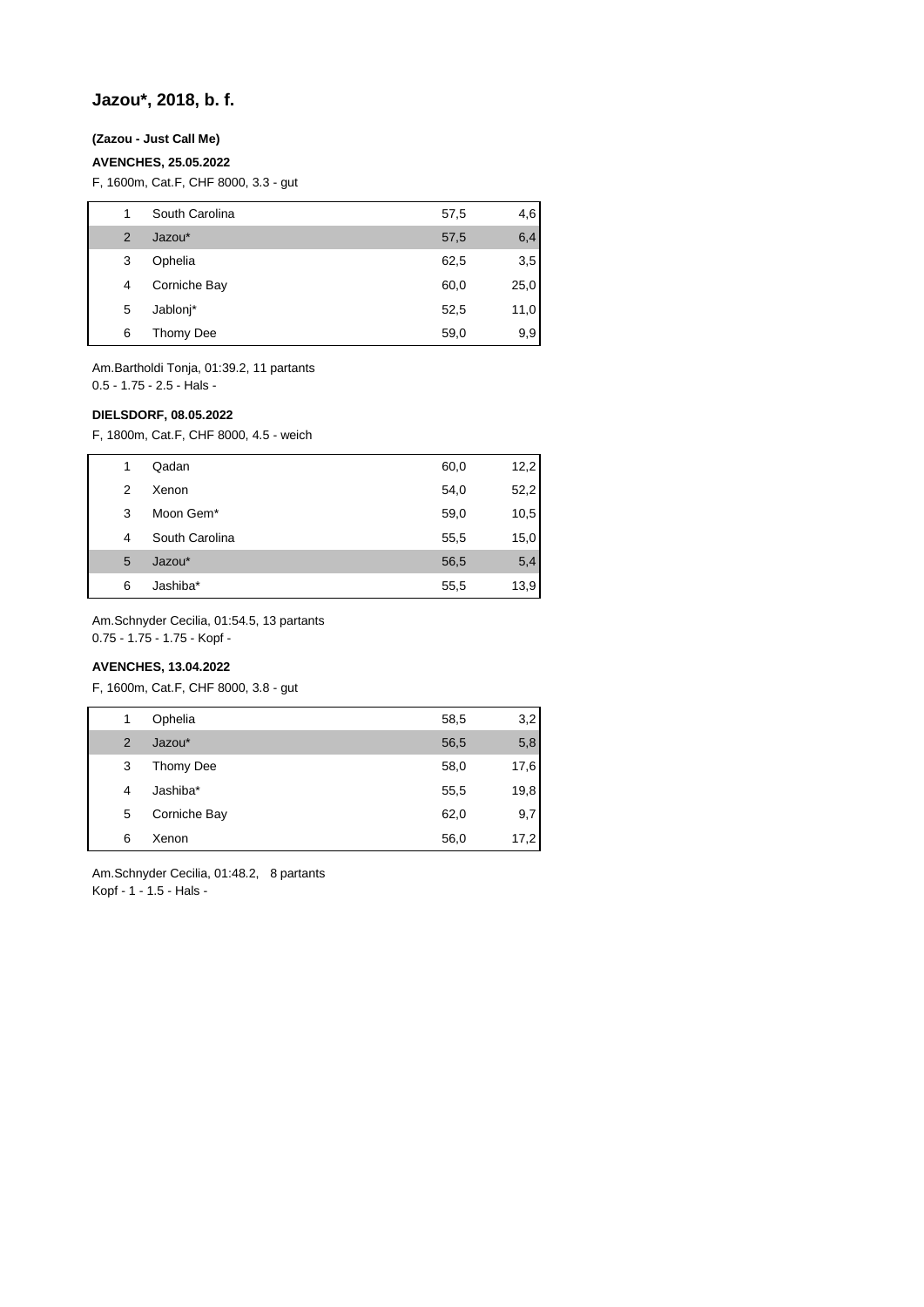## **Ophelia, 2018, b. f.**

### **(Sleeping Indian - Old Glory)**

### **AVENCHES, 25.05.2022**

F, 1600m, Cat.F, CHF 8000, 3.3 - gut

| 1 | South Carolina | 57,5 | 4,6  |
|---|----------------|------|------|
| 2 | Jazou*         | 57,5 | 6,4  |
| 3 | Ophelia        | 62,5 | 3,5  |
| 4 | Corniche Bay   | 60,0 | 25,0 |
| 5 | Jablonj*       | 52,5 | 11,0 |
| 6 | Thomy Dee      | 59,0 | 9,9  |

Campos Remi, 01:39.2, 11 partants 0.5 - 1.75 - 2.5 - Hals -

### **AVENCHES, 13.04.2022**

F, 1600m, Cat.F, CHF 8000, 3.8 - gut

| 1 | Ophelia      | 58,5 | 3,2  |
|---|--------------|------|------|
| 2 | Jazou*       | 56,5 | 5,8  |
| 3 | Thomy Dee    | 58,0 | 17,6 |
| 4 | Jashiba*     | 55,5 | 19,8 |
| 5 | Corniche Bay | 62,0 | 9,7  |
| 6 | Xenon        | 56,0 | 17,2 |

Campos Remi, 01:48.2, 8 partants

Kopf - 1 - 1.5 - Hals -

## **DIELSDORF, 24.10.2021**

F, 1800m, Cat.E, CHF 7000, 3.5 - gut

| 1              | Myrina*    | 55,0 | 9,3  |
|----------------|------------|------|------|
| $\overline{2}$ | Jeföhl     | 55,5 | 5,0  |
| 3              | Ophelia    | 52,5 | 6,0  |
| 4              | Segantini* | 57,0 | 19,7 |
| 5              | Managua*   | 57,0 | 6,9  |
| 6              | Jashiba*   | 52,5 | 9,4  |
|                |            |      |      |

Guilbert Nicolas, 01:51.2, 12 partants K.K. - 4 - 0.75 - 2 -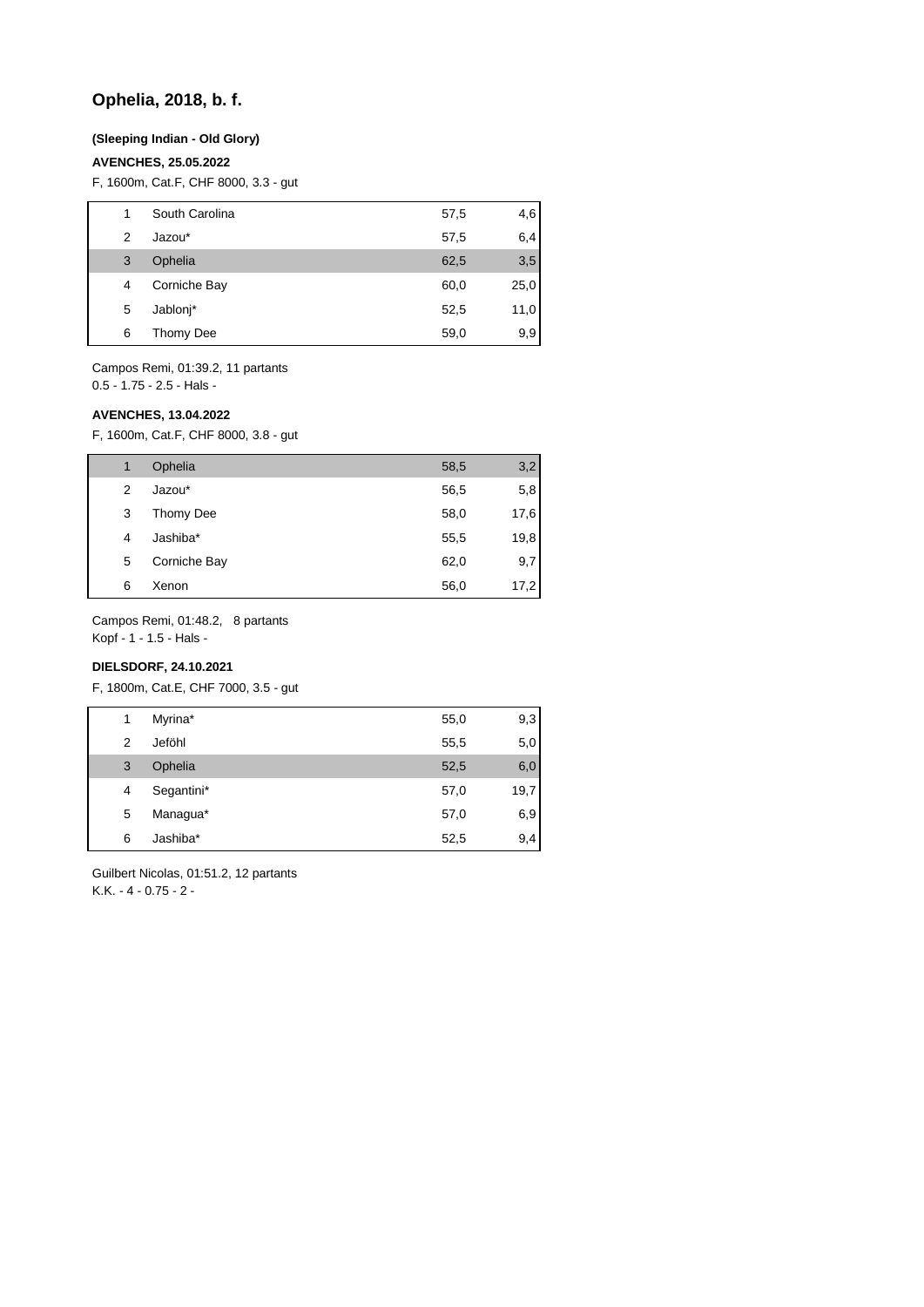# **Reybus, 2017, gr. h.**

## **(Kendargent - Mots Croises)**

### **FRAUENFELD, 06.06.2022**

F, 1850m, Cat.E, CHF 8000, 3.5 - gut

| 1 | Journey Flash | 58,0 | 3,0  |
|---|---------------|------|------|
| 2 | Fairy Wish    | 56,5 | 9,4  |
| 3 | Tenorio       | 62,5 | 3,8  |
| 4 | Xenon         | 52,0 | 13,1 |
| 5 | Arrincton*    | 52,0 | 16,5 |
| 6 | Jeföhl        | 52,5 | 4,7  |
| 9 | Reybus        | 62,5 | 6,0  |

Guilbert Nicolas, 01:59.1, 9 partants K.K. - Nase - 1.25 - 0.25 -

#### **AVENCHES, 13.04.2022**

F, 1800m, Cat.E, CHF 9000, 3.8 - gut

| 1              | Nick Cassedy | 57,0 | 2,7  |
|----------------|--------------|------|------|
| 2              | Shooting     | 55,5 | 4,8  |
| 3              | Shaolin      | 59,5 | 14,2 |
| $\overline{4}$ | Reybus       | 55,5 | 3,6  |
| 5              | Top Cat      | 53,0 | 14,2 |
| 6              | Miyaz        | 61,5 | 5,3  |

Guilbert Nicolas, 02:03.4, 6 partants

## 2 - 8 - 1 - 7 -

## **AVENCHES, 14.10.2021**

F, 1800m, Cat.E, CHF 9000, 3.9 - gut

| 1 | Reybus       | 57,0 | 4,5  |
|---|--------------|------|------|
| 2 | Shooting     | 59,5 | 5,8  |
| 3 | Fairy Wish   | 56,0 | 9,0  |
| 4 | Top Cat      | 57,0 | 13,4 |
| 5 | Jazou*       | 52,0 | 8,2  |
| 6 | Corniche Bay | 56,0 | 16,0 |

Guilbert Nicolas, 01:59.2, 10 partants  $0.75 - 1.5 - 2 - 1.5 -$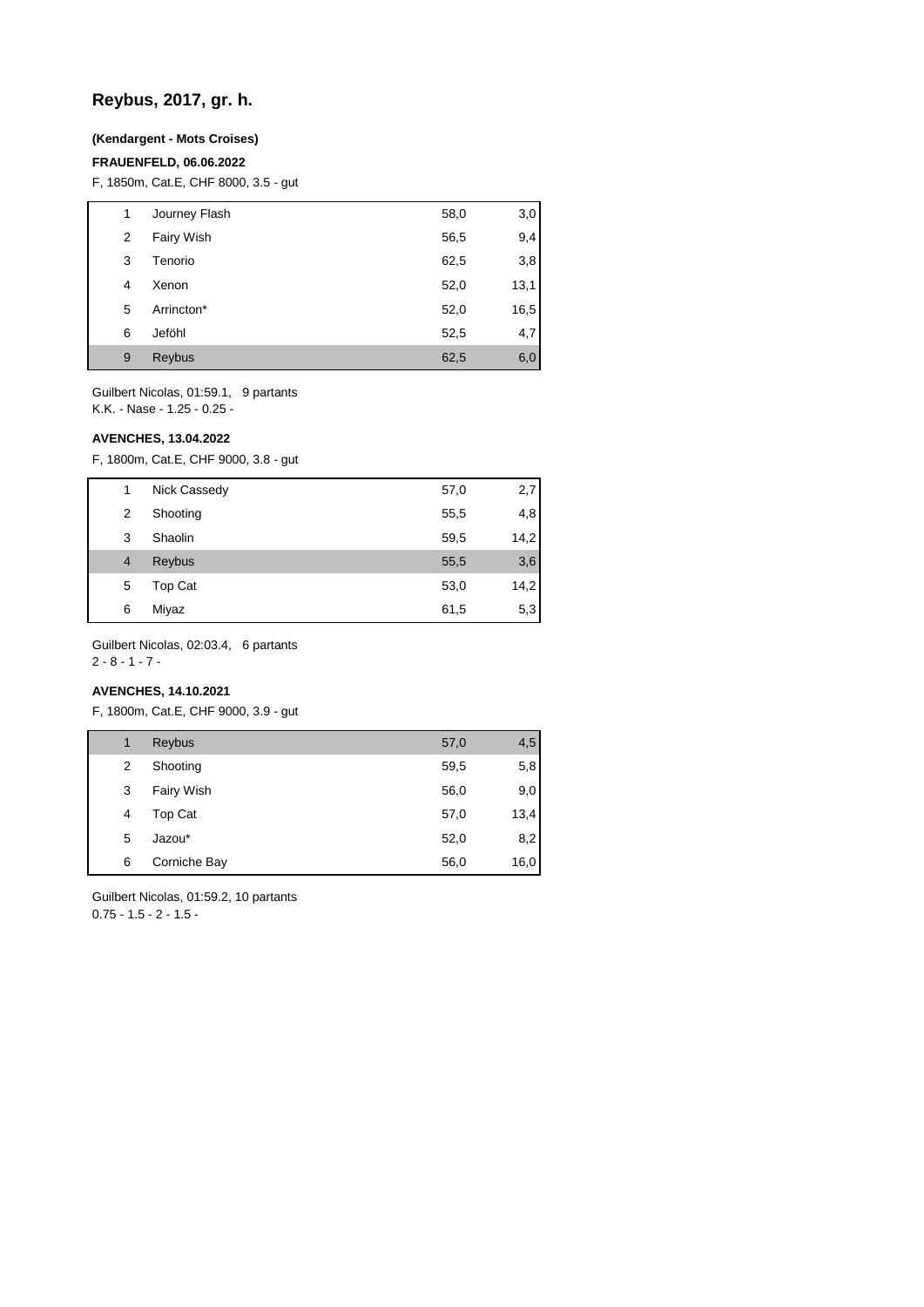## **Step Up, 2018, al. h.**

### **(Footstepsinthesand - Vatrouchka)**

### **FRAUENFELD, 06.06.2022**

F, 1850m, Cat.E, CHF 8000, 3.5 - gut

| 1 | Journey Flash | 58,0 | 3,0  |
|---|---------------|------|------|
| 2 | Fairy Wish    | 56,5 | 9,4  |
| 3 | Tenorio       | 62,5 | 3,8  |
| 4 | Xenon         | 52,0 | 13,1 |
| 5 | Arrincton*    | 52,0 | 16,5 |
| 6 | Jeföhl        | 52,5 | 4,7  |
| 7 | Step Up       | 55,0 | 10,7 |

Bürgin Tim, 01:59.1, 9 partants K.K. - Nase - 1.25 - 0.25 -

## **FRAUENFELD, 18.04.2022**

F, 1850m, Cat.F, CHF 7000, 4 - gut

| 1 | Giulietta*   | 54,5 |
|---|--------------|------|
| 2 | Scotsh Club* | 55,0 |
| 3 | Arrincton*   | 53,5 |
| 4 | Step Up      | 61,0 |
| 5 | Nay Fay*     | 53,5 |
| 6 | Carya*       | 60,5 |
|   |              |      |

Lemée Julien, , 11 partants

### **AVENCHES, 18.09.2021**

F, 1600m, Cat.F, CHF 8000, 3.9 - gut

| 1 | Step Up          | 60,0 | 2,5  |
|---|------------------|------|------|
| 2 | Ophelia          | 53,5 | 19,8 |
| 3 | Warega           | 56,5 | 8,8  |
| 4 | Dancing Diamond* | 53,5 | 8,9  |
| 5 | Myrina*          | 58,5 | 5,5  |
| 6 | Zarnia           | 58,5 | 21,1 |
|   |                  |      |      |

Plaçais Olivier, 01:40.7, 10 partants

2 - 0.75 - k.K. - Kopf -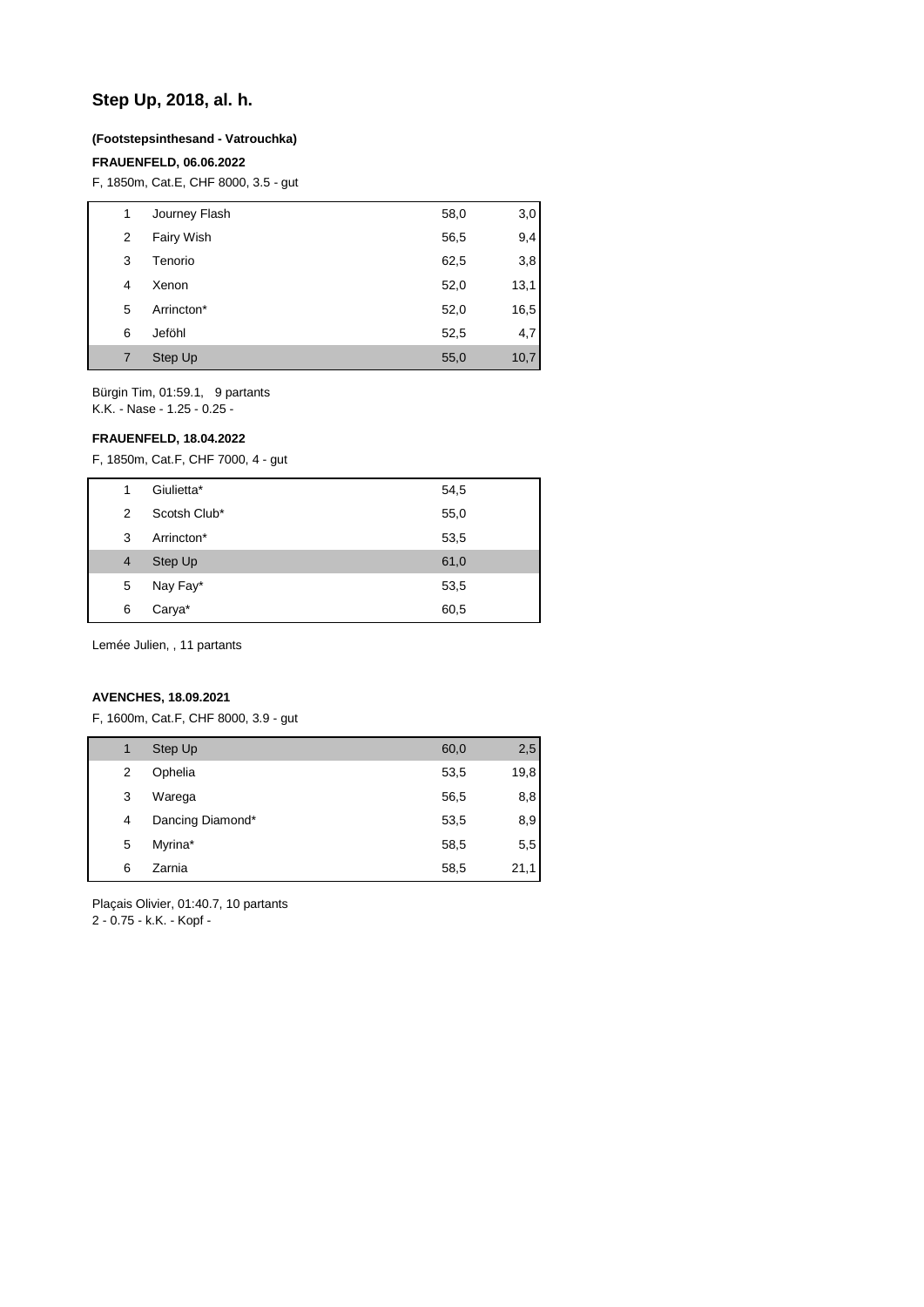## **Thomy Dee, 2013, b. h.**

### **(Dylan Thomas - Coachhouse Lady)**

### **FRAUENFELD, 06.06.2022**

F, 2000m, Cat.E, CHF 8000, 3.5 - gut

| 1 | Vallee des Fleurs | 62,5 | 4,6  |
|---|-------------------|------|------|
| 2 | Scappato (H)      | 60,0 | 2,1  |
| 3 | Win Win           | 62,5 | 9,1  |
| 4 | Apollo Flight     | 54,0 | 5,2  |
| 5 | Dancin Boy        | 56,0 | 11,0 |
| 6 | <b>Thomy Dee</b>  | 55,0 | 11,2 |
|   |                   |      |      |

Am.Rüegg Jennifer, 02:06.1, 8 partants Hals - 3 - 1.75 - 2.5 -

### **AVENCHES, 25.05.2022**

F, 1600m, Cat.F, CHF 8000, 3.3 - gut

| 1 | South Carolina   | 57,5 | 4,6  |
|---|------------------|------|------|
| 2 | Jazou*           | 57,5 | 6,4  |
| 3 | Ophelia          | 62,5 | 3,5  |
| 4 | Corniche Bay     | 60,0 | 25,0 |
| 5 | Jablonj*         | 52,5 | 11,0 |
| 6 | <b>Thomy Dee</b> | 59,0 | 9,9  |

Am.Kessler Nadja, 01:39.2, 11 partants

0.5 - 1.75 - 2.5 - Hals -

## **AVENCHES, 13.04.2022**

F, 1600m, Cat.F, CHF 8000, 3.8 - gut

| 1 | Ophelia          | 58,5 | 3,2  |
|---|------------------|------|------|
| 2 | Jazou*           | 56,5 | 5,8  |
| 3 | <b>Thomy Dee</b> | 58,0 | 17,6 |
| 4 | Jashiba*         | 55,5 | 19,8 |
| 5 | Corniche Bay     | 62,0 | 9,7  |
| 6 | Xenon            | 56,0 | 17,2 |

Am.Bartholdi Tonja, 01:48.2, 8 partants Kopf - 1 - 1.5 - Hals -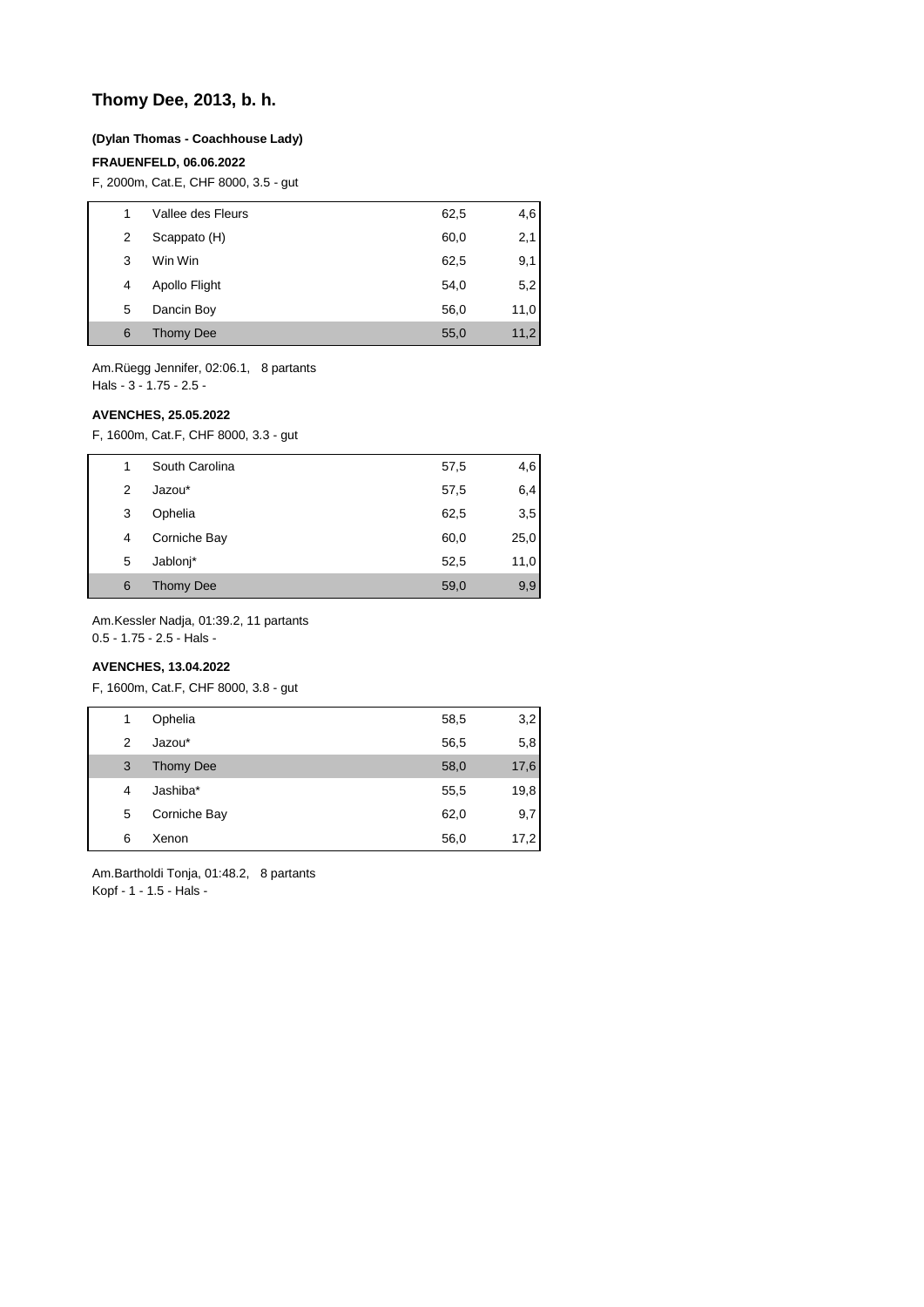## **Air Space, 2018, b. f.**

## **(Mawatheeq - Airlight)**

### **FRAUENFELD, 06.06.2022**

F, 2400m, Cat.F, CHF 8000, 3.5 - gut

| 1 | Jascarpone*   | 59,0 | 25,7 |
|---|---------------|------|------|
| 2 | Rappelle Moi* | 54,0 | 36,7 |
| 3 | Pontero       | 63,0 | 4,3  |
| 4 | Ruby Beauty*  | 60,5 | 5,5  |
| 5 | Mister Zoff   | 61,0 | 18,1 |
| 6 | Nay Fay*      | 55,5 | 5,8  |
| 8 | Air Space     | 60,5 | 9,6  |

Campos Remi, 02:41.1, 13 partants 0.5 - 0.25 - Kopf - Nase -

### **AVENCHES, 25.05.2022**

F, 2150m, Cat.E, CHF 9000, 3.3 - gut

| 1  | Checkpoint*  | 64,0 | 12,0 |
|----|--------------|------|------|
| 2  | Myrina*      | 62,5 | 5,0  |
| 3  | Kind of Cool | 58,5 | 18,0 |
| 4  | Pontero      | 54,0 | 3,6  |
| 5  | Ruby Beauty* | 57,0 | 60,0 |
| 6  | Cri de Lope  | 59,5 | 7,5  |
| 12 | Air Space    | 55,0 | 12,0 |

Vogt Sibylle, 02:17.5, 13 partants 3 - 0.25 - Hals - 1.75 -

#### **France - Nancy, 11.04.2022**

F, 3000m, Cat.E, EUR 12000

9 Air Space

Campos Remi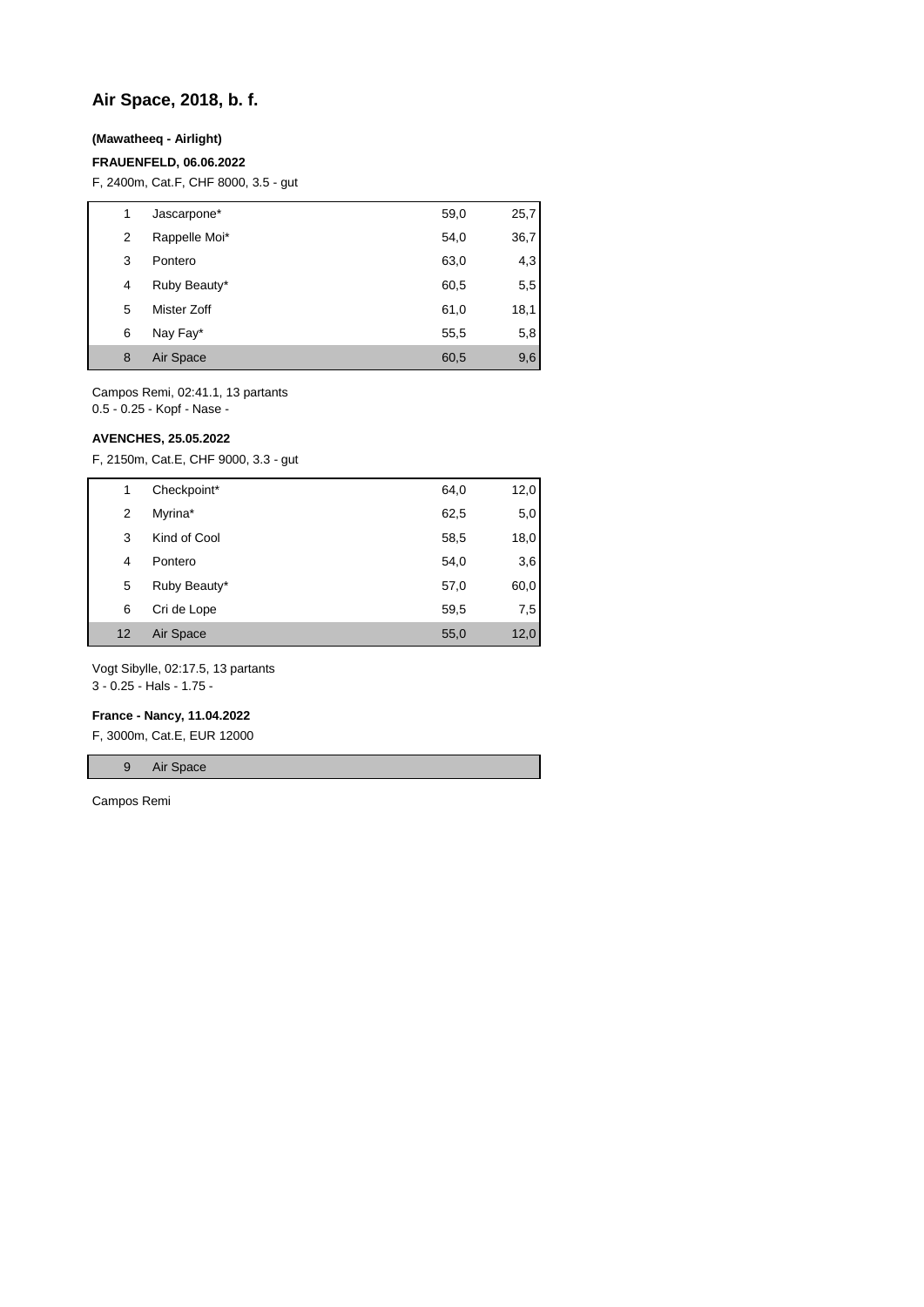## **Arrincton\*, 2016, al. f.**

### **(Calming Influence - Angelfire)**

### **FRAUENFELD, 06.06.2022**

F, 1850m, Cat.E, CHF 8000, 3.5 - gut

| 1 | Journey Flash | 58,0 | 3,0  |
|---|---------------|------|------|
| 2 | Fairy Wish    | 56,5 | 9,4  |
| 3 | Tenorio       | 62,5 | 3,8  |
| 4 | Xenon         | 52,0 | 13,1 |
| 5 | Arrincton*    | 52,0 | 16,5 |
| 6 | Jeföhl        | 52,5 | 4,7  |

Besenyei Ferenc, 01:59.1, 9 partants K.K. - Nase - 1.25 - 0.25 -

### **FRAUENFELD, 18.04.2022**

F, 1850m, Cat.F, CHF 7000, 4 - gut

| 1 | Giulietta*   | 54,5 |
|---|--------------|------|
| 2 | Scotsh Club* | 55,0 |
| 3 | Arrincton*   | 53,5 |
| 4 | Step Up      | 61,0 |
| 5 | Nay Fay*     | 53,5 |
| 6 | Carya*       | 60,5 |

Besenyei Ferenc, , 11 partants

## **DIELSDORF, 24.10.2021**

F, 2000m, Cat.F, CHF 7000, 3.5 - gut

| 1 | Win Win        | 60,5 | 3,0  |
|---|----------------|------|------|
| 2 | Journey Flash  | 61,0 | 4,3  |
| 3 | Fiesta*        | 55,5 | 6,0  |
| 4 | Shamorin*      | 55,0 | 19,3 |
| 5 | Blue Memories* | 62,5 | 6,1  |
| 6 | Arrincton*     | 56,5 | 5,7  |

Am.Schnyder Cecilia, 02:10.0, 10 partants 1.5 - 1.75 - 4 - 0.75 -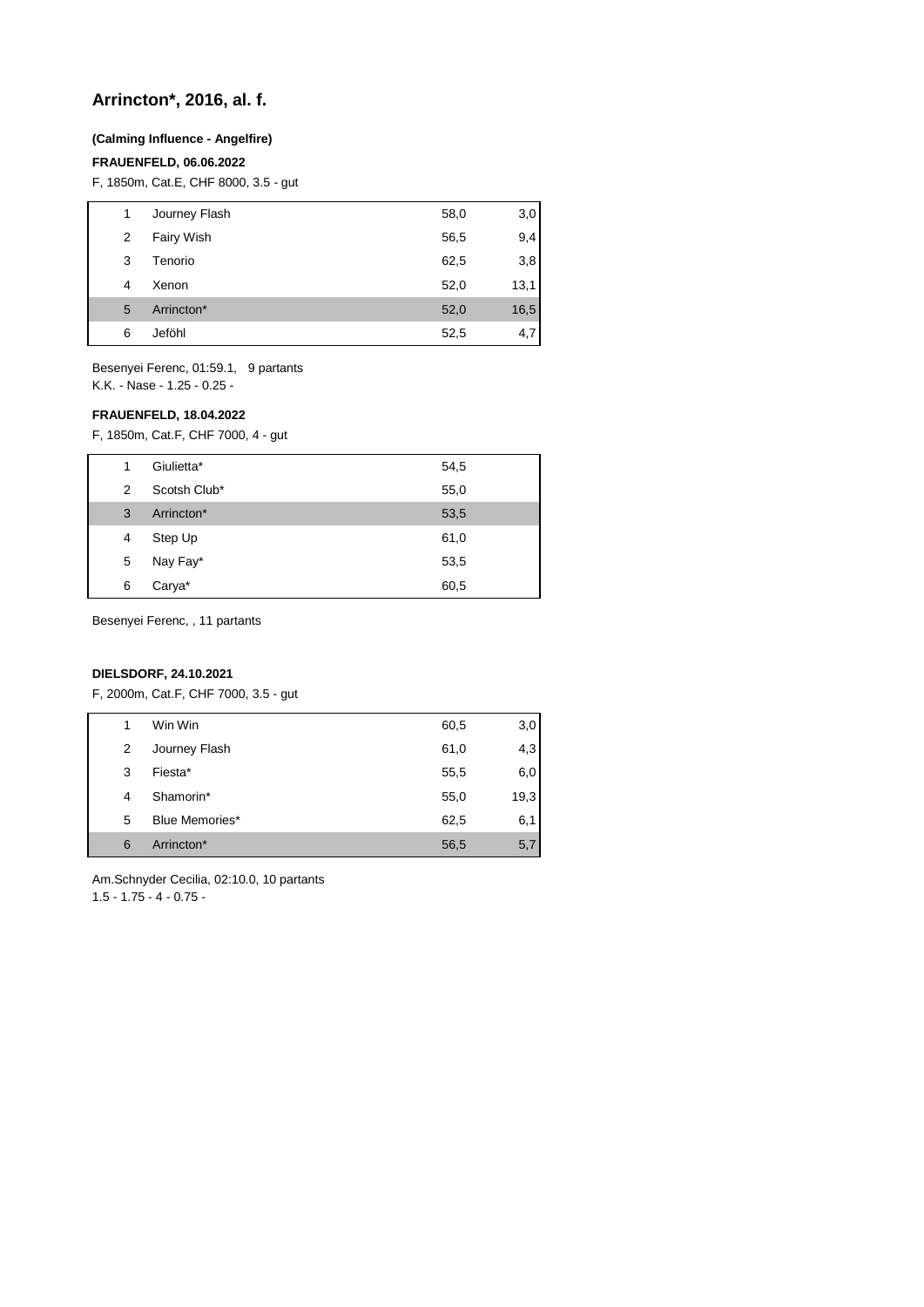## **Astrakhan, 2018, b. h.**

## **(Vadamos - Miss Glitters)**

## **FRAUENFELD, 19.06.2022**

F, 2400m, Cat.F, CHF 8000, 4 - gut

| 1  | Jascarpone* | 60,5 | 2,9  |
|----|-------------|------|------|
| 2  | Night Wave  | 56,0 | 3,8  |
| 3  | Shamorin*   | 53,0 | 34,2 |
| 4  | Almoreto*   | 55,0 | 7,3  |
| 5  | River Bird* | 56,0 | 9,1  |
| 6  | Pique Dame* | 52,5 | 36,5 |
| 10 | Astrakhan   | 52,0 | 32,2 |

Besenyei Ferenc, 02:44.7, 11 partants Kopf - 1.5 - 0.5 - 0.5 -

## **DIELSDORF, 08.05.2022**

F, 2300m, Cat.F, CHF 8000, 4.5 - weich

| 1 | Cri de Lope | 56,0 | 7,9  |
|---|-------------|------|------|
| 2 | Pontero     | 62,0 | 4,6  |
| 3 | Managua*    | 60,0 | 16,7 |
| 4 | Fiesta*     | 53,5 | 6,4  |
| 5 | Shamorin*   | 52,0 | 23,8 |
| 6 | Randolina*  | 54,5 | 15,3 |
| 9 | Astrakhan   | 52,0 | 9,0  |

Besenyei Ferenc, 02:38.0, 14 partants Hals - 0.25 - k.K. - Hals -

### **AVENCHES, 13.04.2022**

F, 2150m, Cat.F, CHF 8000, 3.8 - gut

| 1 | Journey Flash | 61,0 | 4,6  |
|---|---------------|------|------|
| 2 | Jascarpone*   | 52,5 | 31,4 |
| 3 | Fiesta*       | 59,5 | 6,9  |
| 4 | Qadan         | 62,5 | 5,8  |
| 5 | Ganador*      | 60,0 | 3,3  |
| 6 | Randolina*    | 54,0 | 10,8 |
| 7 | Astrakhan     | 52,0 | 37,5 |

Besenyei Ferenc, 02:25.0, 10 partants 2.5 - 0.25 - 0.75 - 2 -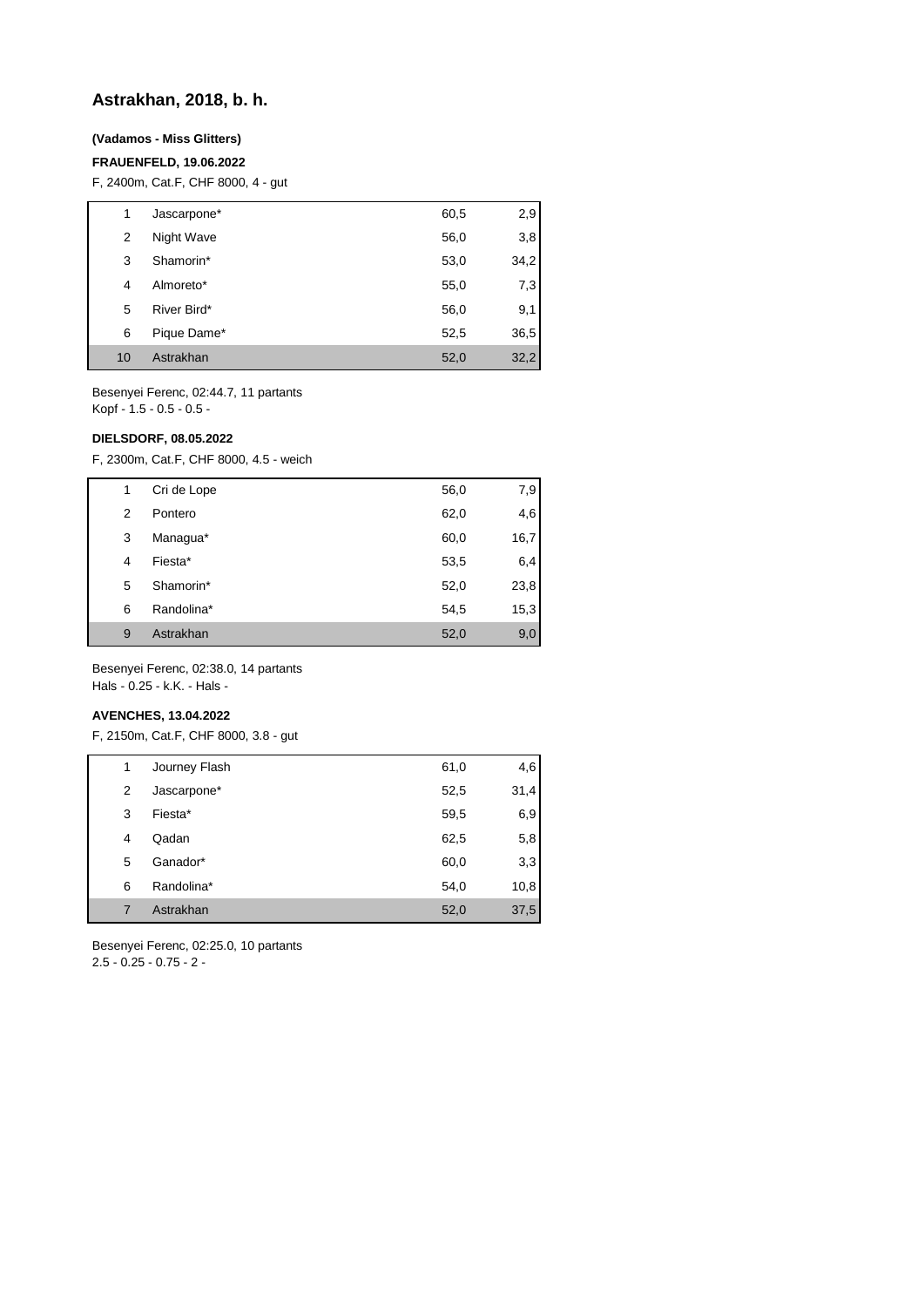## **Billy the Kid, 2018, b. h.**

## **(Pastorius - Best Tune)**

### **DIELSDORF, 24.10.2021**

F, 3000m, Cat.C, CHF 20000, 3.5 - gut

| 1 | Sir Vulcano          | 58,0 | 2,0  |
|---|----------------------|------|------|
| 2 | Hericourt            | 58,0 | 2,9  |
| 3 | Air Space            | 56,5 | 4,6  |
| 4 | Larissa*             | 56,5 | 10,2 |
| 5 | Randolina*           | 56,5 | 14,2 |
| 6 | <b>Billy the Kid</b> | 58,0 | 4,9  |

Am.Langhard Jenny, 03:21.2, 6 partants 4 - 1.5 - 1.25 - 1 -

### **MAIENFELD, 03.10.2021**

F, 2650m, Cat.F, CHF 8000, 2.5 - fest

| 1  | Garde Royale (H)     | 58,0 | 3,9 |
|----|----------------------|------|-----|
| 2  | Ganador*             | 63,0 | 2,8 |
| 3  | Sociopath            | 62,0 | 4,8 |
| 4  | Atlantico            | 57,0 | 4,9 |
| 5  | Well Care            | 53,5 | 8,7 |
| 95 | <b>Billy the Kid</b> | 57,0 | 4,2 |

Schiergen Dennis, 02:52.8, 7 partants

1.75 - 3 - 6 - Weile

## **AVENCHES, 24.08.2021**

F, 2150m, Cat.F, CHF 8000, 4 - gut

|               | Pique Dame*    | 52,5 | 9,1 |
|---------------|----------------|------|-----|
| $\mathcal{P}$ | Billy the Kid  | 53,5 | 3,3 |
| 3             | Carya*         | 58,5 | 3,5 |
| 4             | Magic Mike*    | 61,5 | 3,8 |
| 5             | Zana's Dancer* | 62,0 | 4,5 |

Am.Langhard Jenny, 02:24.2, 5 partants  $0.5 - 2 - 2.5 - 9$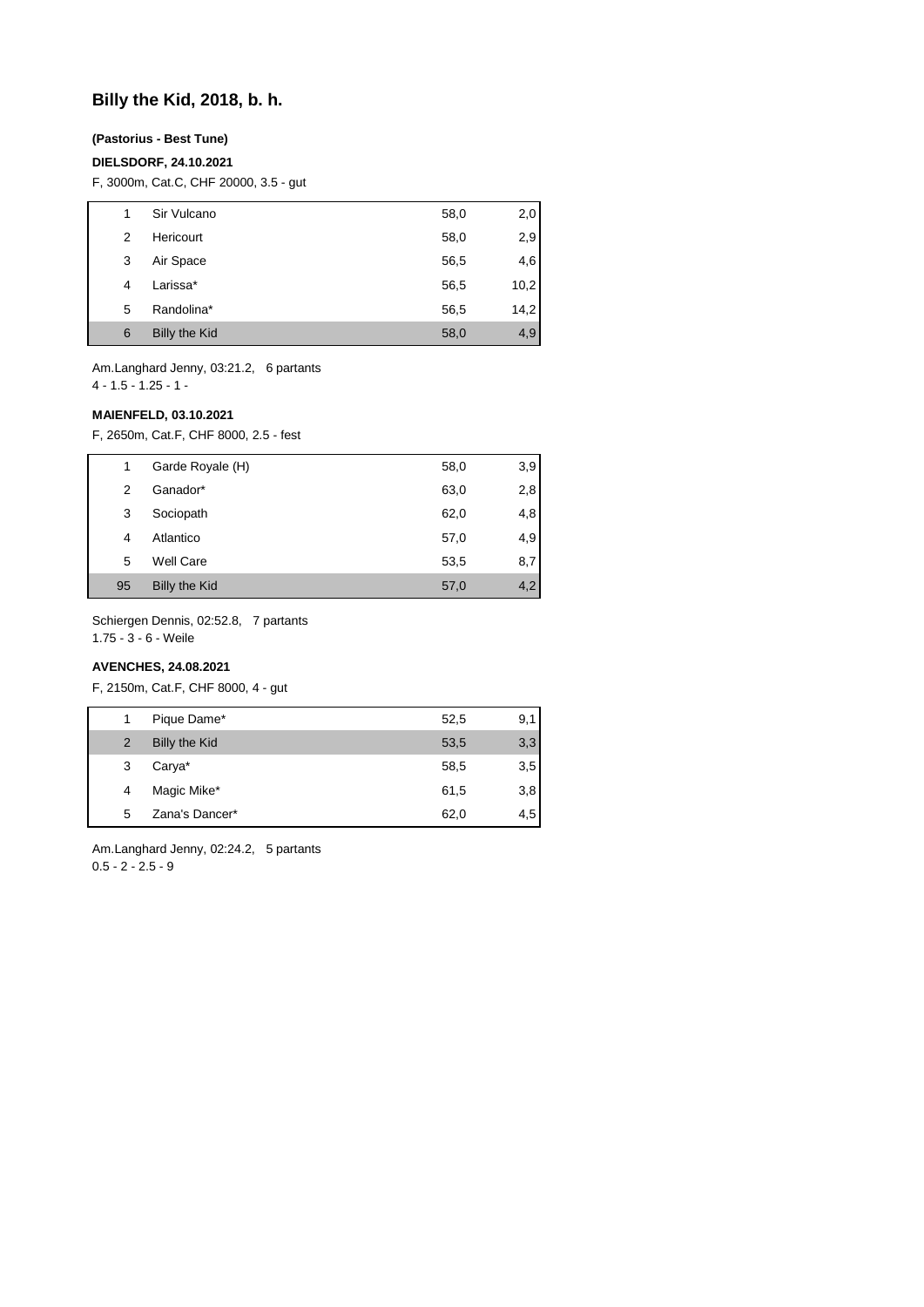## **Blue Memories\*, 2012, al. f.**

### **(Turtle Bowl - Blue Ellen)**

## **AARAU, 15.05.2022**

F, 2600m, Cat.E, CHF 6000, 3.5 - gut

| 1  | Garde Royale (H)      | 60,0 | 2,6  |
|----|-----------------------|------|------|
| 2  | Nay Fay*              | 57,0 | 10,1 |
| 3  | Larissa*              | 60,5 | 8,0  |
| 4  | <b>Power Primus</b>   | 52,0 | 31,6 |
| 5  | Almoreto*             | 52,0 | 20,4 |
| 6  | Carya*                | 60,0 | 9,8  |
| 10 | <b>Blue Memories*</b> | 55,0 | 9,4  |

Am.Langhard Jenny, 02:52.5, 10 partants 0.75 - 0.75 - Kopf - 0.25 -

### **DIELSDORF, 24.10.2021**

F, 2000m, Cat.F, CHF 7000, 3.5 - gut

| 1 | Win Win               | 60,5 | 3,0  |
|---|-----------------------|------|------|
| 2 | Journey Flash         | 61,0 | 4,3  |
| 3 | Fiesta*               | 55,5 | 6,0  |
| 4 | Shamorin*             | 55,0 | 19,3 |
| 5 | <b>Blue Memories*</b> | 62,5 | 6,1  |
| 6 | Arrincton*            | 56,5 | 5,7  |

Schoch Cheryl, 02:10.0, 10 partants

1.5 - 1.75 - 4 - 0.75 -

## **DIELSDORF, 21.08.2021**

F, 2000m, Cat.F, CHF 7000, 3.5 - gut

| 1 | Moon Gem*             | 55,0 | 24,8 |
|---|-----------------------|------|------|
| 2 | Fame On You           | 54,0 | 4,8  |
| 3 | <b>Blue Memories*</b> | 60,5 | 5,0  |
| 4 | Thomy Dee             | 60,0 | 3,2  |
| 5 | Weihegold             | 58,5 | 11,8 |
| 6 | Journey Flash         | 61,0 | 3,9  |
|   |                       |      |      |

Schoch Cheryl, 02:07.3, 9 partants 1.25 - 1.25 - k.K. - 2.5 -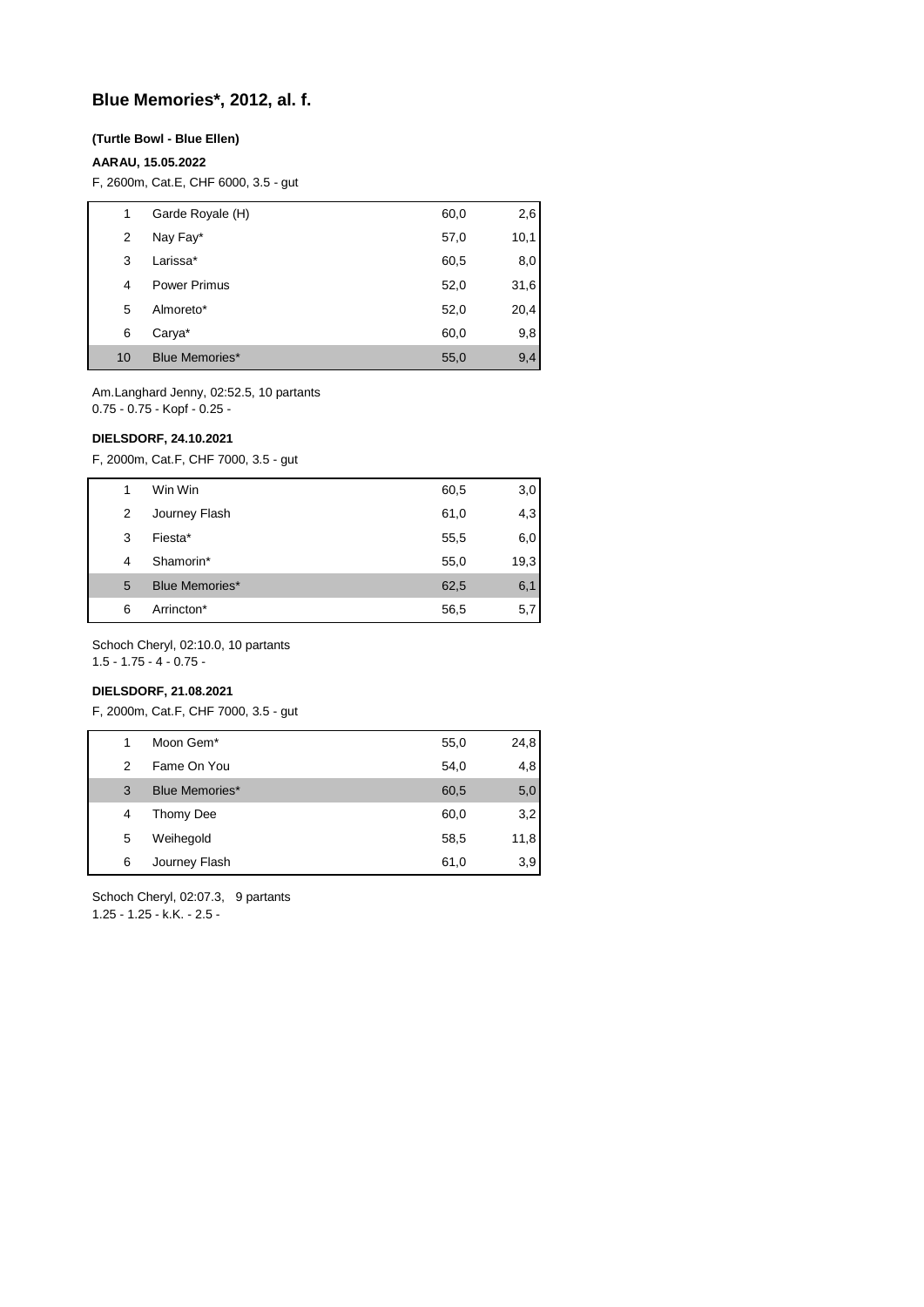## **Carya\*, 2018, b. f.**

### **(Vanishing Cupid - Cresta)**

## **AARAU, 15.05.2022**

F, 2600m, Cat.E, CHF 6000, 3.5 - gut

| 1 | Garde Royale (H)    | 60,0 | 2,6  |
|---|---------------------|------|------|
| 2 | Nay Fay*            | 57,0 | 10,1 |
| 3 | Larissa*            | 60,5 | 8,0  |
| 4 | <b>Power Primus</b> | 52,0 | 31,6 |
| 5 | Almoreto*           | 52,0 | 20,4 |
| 6 | Carya*              | 60,0 | 9,8  |

Guilbert Nicolas, 02:52.5, 10 partants 0.75 - 0.75 - Kopf - 0.25 -

### **FRAUENFELD, 18.04.2022**

F, 1850m, Cat.F, CHF 7000, 4 - gut

| 1 | Giulietta*   | 54,5 |
|---|--------------|------|
| 2 | Scotsh Club* | 55,0 |
| 3 | Arrincton*   | 53,5 |
| 4 | Step Up      | 61,0 |
| 5 | Nay Fay*     | 53,5 |
| 6 | Carya*       | 60,5 |

Guilbert Nicolas, , 11 partants

## **DIELSDORF, 24.10.2021**

F, 2300m, Cat.E, CHF 8000, 3.5 - gut

| 1 | Checkpoint*    | 61,0 | 9,6 |
|---|----------------|------|-----|
| 2 | Scappato (H)   | 60,0 | 2,3 |
| 3 | Doncaster Rosa | 54,5 | 5,6 |
| 4 | Shooting       | 61,0 | 5,8 |
| 5 | Die Rakete     | 60,5 | 5,6 |
| 6 | Carya*         | 57,0 | 7.7 |

Guilbert Nicolas, 02:30.8, 8 partants 1 - Hals - 0.75 - Kopf -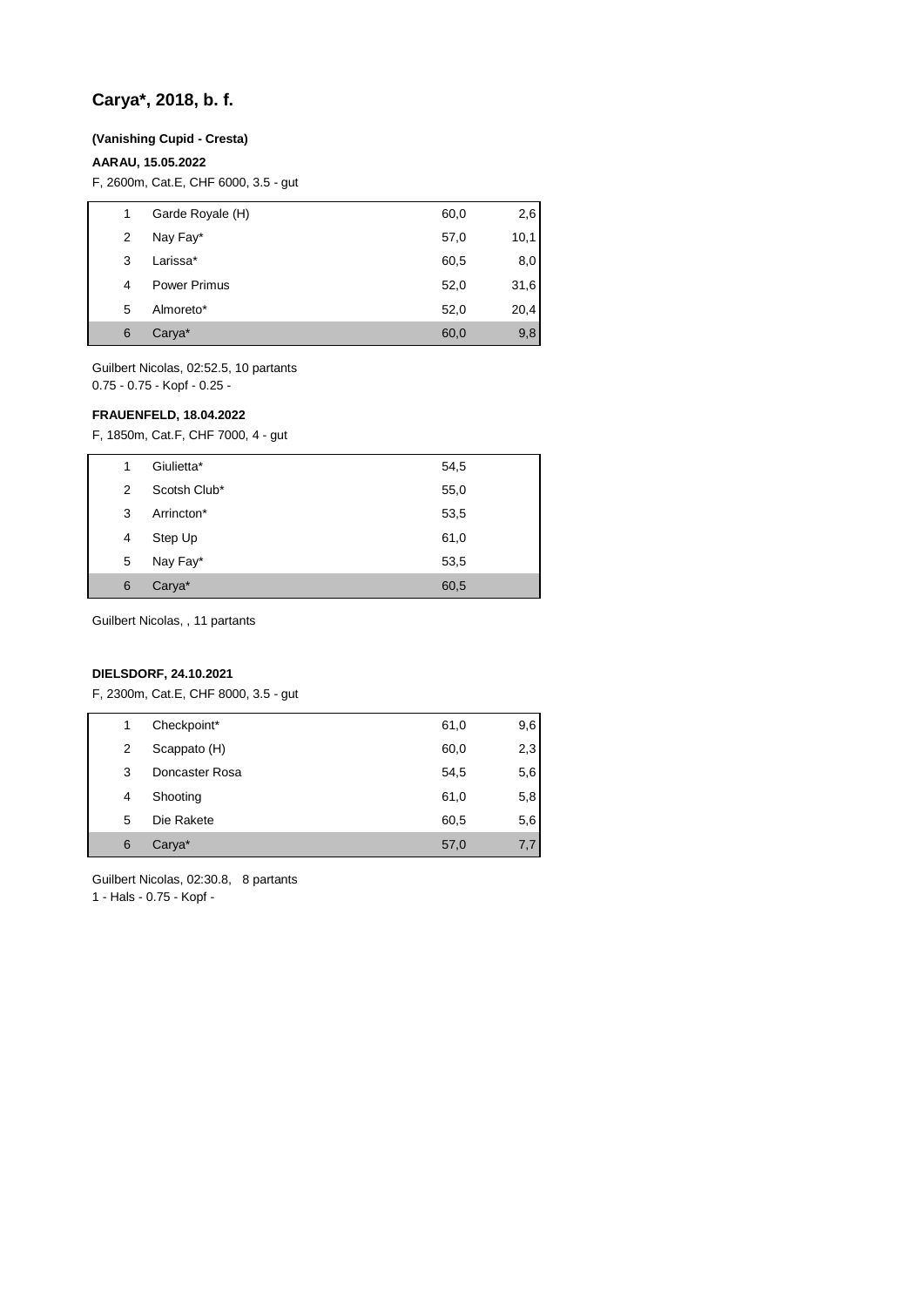## **Maison Bleu, 2014, b. f.**

### **(Nathaniel - Monaco Dream)**

### **AVENCHES, 25.05.2022**

F, 2150m, Cat.E, CHF 9000, 3.3 - gut

| 1  | Checkpoint*        | 64,0 | 12,0 |
|----|--------------------|------|------|
| 2  | Myrina*            | 62,5 | 5,0  |
| 3  | Kind of Cool       | 58,5 | 18,0 |
| 4  | Pontero            | 54,0 | 3,6  |
| 5  | Ruby Beauty*       | 57,0 | 60,0 |
| 6  | Cri de Lope        | 59,5 | 7,5  |
| 11 | <b>Maison Bleu</b> | 55,5 | 54,0 |

Lheureux Clément, 02:17.5, 13 partants 3 - 0.25 - Hals - 1.75 -

### **DIELSDORF, 08.05.2022**

F, 2300m, Cat.F, CHF 8000, 4.5 - weich

| 1  | Cri de Lope        | 56,0 | 7,9  |
|----|--------------------|------|------|
| 2  | Pontero            | 62,0 | 4,6  |
| 3  | Managua*           | 60,0 | 16,7 |
| 4  | Fiesta*            | 53,5 | 6,4  |
| 5  | Shamorin*          | 52,0 | 23,8 |
| 6  | Randolina*         | 54,5 | 15,3 |
| 12 | <b>Maison Bleu</b> | 57,5 | 12,8 |

Werder Pablo, 02:38.0, 14 partants Hals - 0.25 - k.K. - Hals -

### **AVENCHES, 13.04.2022**

F, 2150m, Cat.E, CHF 9000, 3.8 - gut

| 1  | Myrina*            | 54,5 | 7,9  |
|----|--------------------|------|------|
| 2  | Tenorio            | 61,5 | 12,3 |
| 3  | Scappato (H)       | 62,0 | 2,4  |
| 4  | Fleur d'Ipanema    | 57,0 | 8,8  |
| 5  | Fairy Wish         | 57,5 | 23,2 |
| 6  | Lorena*            | 59,5 | 6,0  |
| 10 | <b>Maison Bleu</b> | 58,0 | 19,8 |

Burger Nadia, 02:26.2, 10 partants

 $2 - 1.5 - 3.5 - 1 -$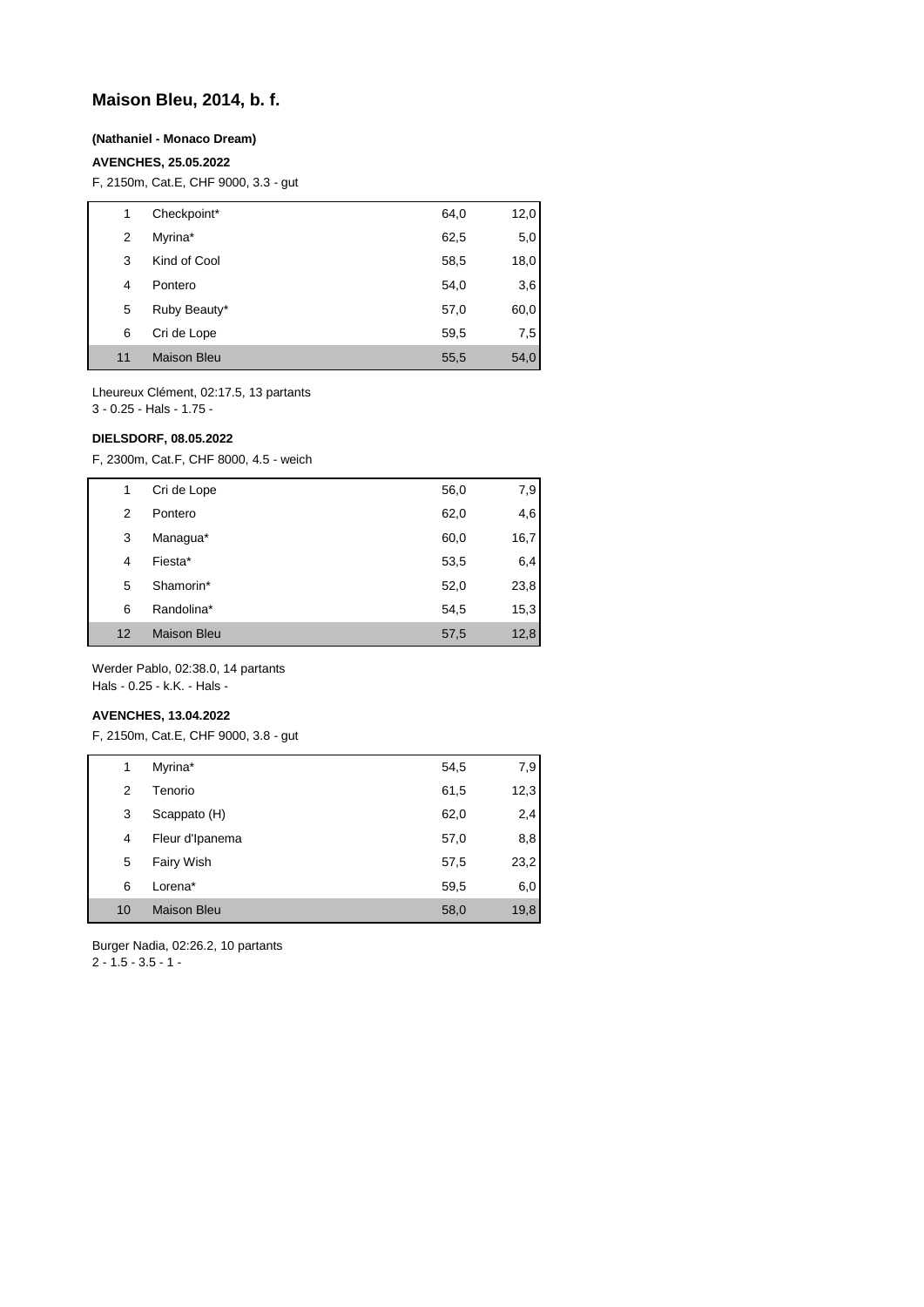## **Managua\*, 2016, b.f. f.**

## **(Shamalgan - Morgaine)**

### **AVENCHES, 25.05.2022**

F, 2150m, Cat.E, CHF 9000, 3.3 - gut

| 1  | Checkpoint*  | 64,0 | 12,0 |
|----|--------------|------|------|
| 2  | Myrina*      | 62,5 | 5,0  |
| 3  | Kind of Cool | 58,5 | 18,0 |
| 4  | Pontero      | 54,0 | 3,6  |
| 5  | Ruby Beauty* | 57,0 | 60,0 |
| 6  | Cri de Lope  | 59,5 | 7,5  |
| 13 | Managua*     | 52,0 | 17,0 |

Schoch Cheryl, 02:17.5, 13 partants 3 - 0.25 - Hals - 1.75 -

### **DIELSDORF, 08.05.2022**

F, 2300m, Cat.F, CHF 8000, 4.5 - weich

| 1 | Cri de Lope | 56,0 | 7,9  |
|---|-------------|------|------|
| 2 | Pontero     | 62,0 | 4,6  |
| 3 | Managua*    | 60,0 | 16,7 |
| 4 | Fiesta*     | 53,5 | 6,4  |
| 5 | Shamorin*   | 52,0 | 23,8 |
| 6 | Randolina*  | 54,5 | 15,3 |

Harnois Cédric, 02:38.0, 14 partants

Hals - 0.25 - k.K. - Hals -

## **AVENCHES, 13.04.2022**

F, 2150m, Cat.F, CHF 8000, 3.8 - gut

| 1  | Journey Flash | 61,0 | 4,6  |
|----|---------------|------|------|
| 2  | Jascarpone*   | 52,5 | 31,4 |
| 3  | Fiesta*       | 59,5 | 6,9  |
| 4  | Qadan         | 62,5 | 5,8  |
| 5  | Ganador*      | 60,0 | 3,3  |
| 6  | Randolina*    | 54,0 | 10,8 |
| 10 | Managua*      | 58,0 | 28,5 |

Harnois Cédric, 02:25.0, 10 partants 2.5 - 0.25 - 0.75 - 2 -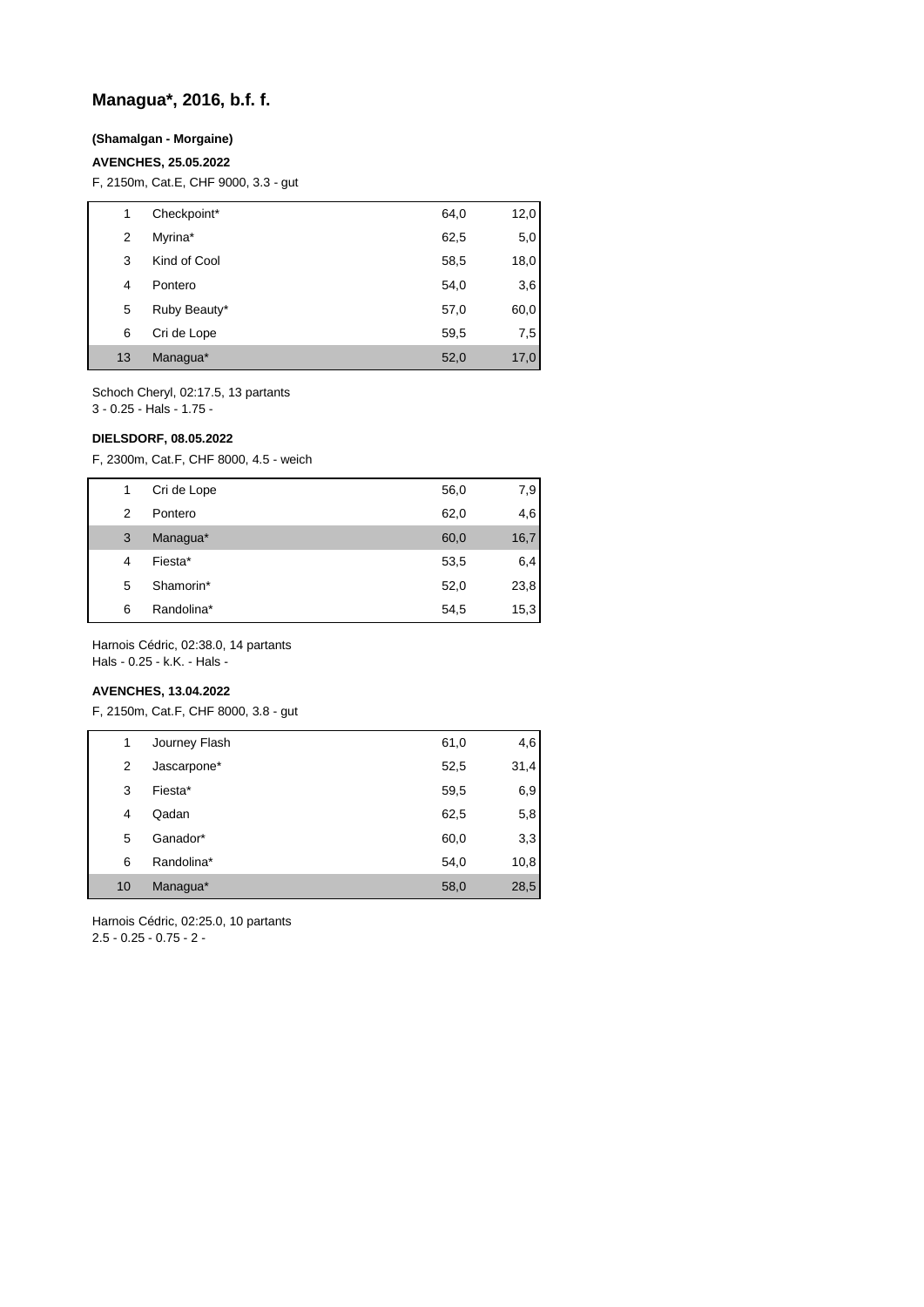## **Rappelle Moi\*, 2013, b. h.**

### **(Slickly - Rafale Bere)**

### **FRAUENFELD, 06.06.2022**

F, 2400m, Cat.F, CHF 8000, 3.5 - gut

| 1 | Jascarpone*   | 59,0 | 25,7 |
|---|---------------|------|------|
| 2 | Rappelle Moi* | 54,0 | 36,7 |
| 3 | Pontero       | 63,0 | 4,3  |
| 4 | Ruby Beauty*  | 60,5 | 5,5  |
| 5 | Mister Zoff   | 61,0 | 18,1 |
| 6 | Nay Fay*      | 55,5 | 5,8  |

Am.Kessler Nadja, 02:41.1, 13 partants 0.5 - 0.25 - Kopf - Nase -

#### **AARAU, 22.05.2022**

F, 2600m, Cat.F, CHF 6000, 3.7 - gut

| 1 | Fleur d'Ipanema | 64,5 | 6,4  |
|---|-----------------|------|------|
| 2 | Ganador*        | 61,0 | 3,2  |
| 3 | Nay Fay*        | 54,5 | 2,4  |
| 4 | Almoreto*       | 55,0 | 6,7  |
| 5 | Atlantico       | 53,0 | 18,6 |
| 6 | Night Wave      | 53,0 | 9,4  |
| 9 | Rappelle Moi*   | 54,0 | 11,3 |

Am.Kessler Nadja, 02:53.1, 9 partants Hals - Kopf - 0.5 - Hals -

## **DIELSDORF, 08.05.2022**

F, 1800m, Cat.F, CHF 8000, 4.5 - weich

| 1 | Qadan          | 60,0 | 12,2 |
|---|----------------|------|------|
| 2 | Xenon          | 54,0 | 52,2 |
| 3 | Moon Gem*      | 59,0 | 10,5 |
| 4 | South Carolina | 55,5 | 15,0 |
| 5 | Jazou*         | 56,5 | 5,4  |
| 6 | Jashiba*       | 55,5 | 13,9 |
| 9 | Rappelle Moi*  | 54,0 | 38,7 |

Am.Kessler Nadja, 01:54.5, 13 partants 0.75 - 1.75 - 1.75 - Kopf -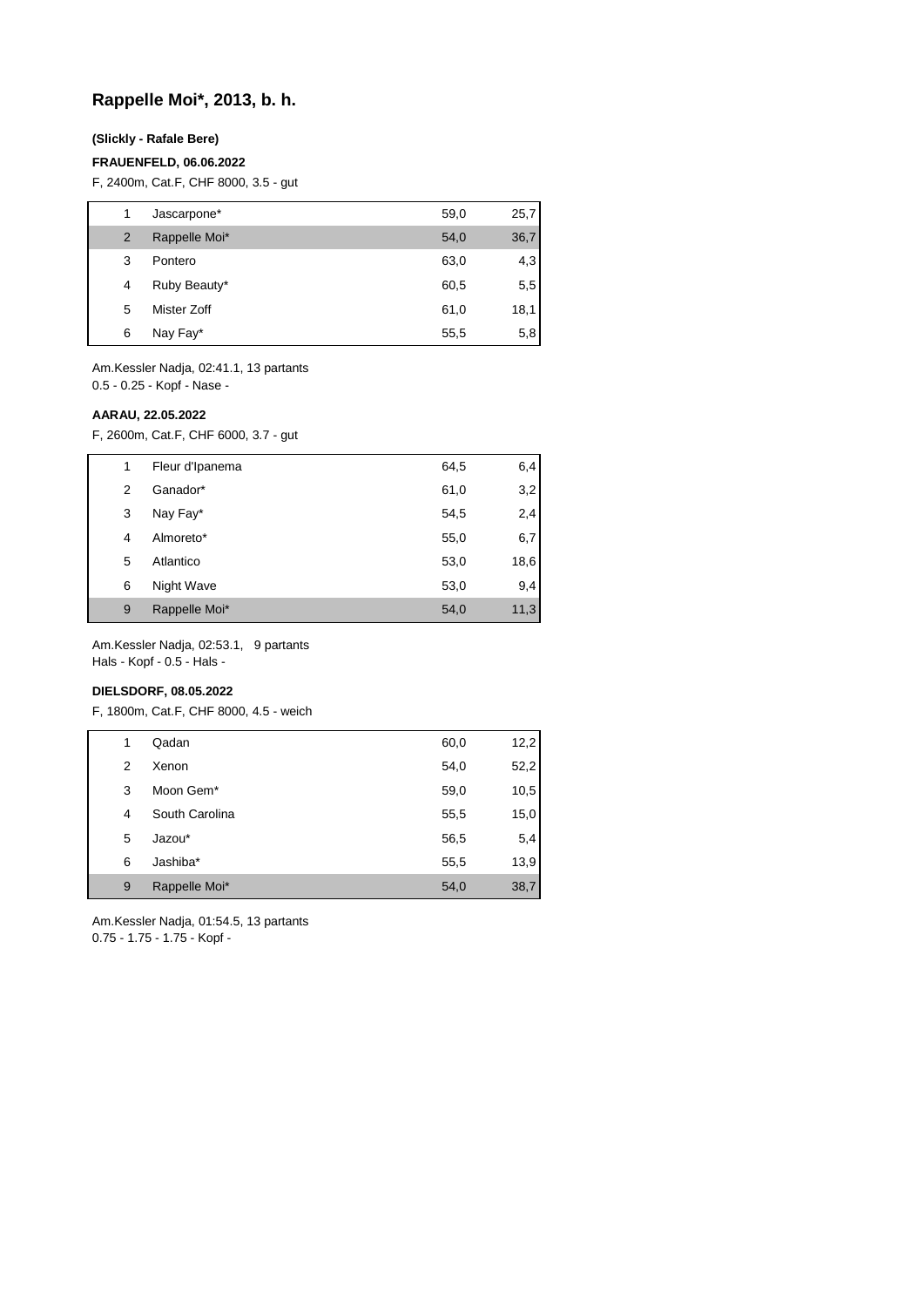## **Sabayonne\*, 2016, al. f.**

#### **(Mascarpone - Sunayana)**

## **AARAU, 22.05.2022**

F, 2600m, Cat.F, CHF 6000, 3.7 - gut

| 1 | Fleur d'Ipanema | 64,5 | 6,4  |
|---|-----------------|------|------|
| 2 | Ganador*        | 61,0 | 3,2  |
| 3 | Nay Fay*        | 54,5 | 2,4  |
| 4 | Almoreto*       | 55,0 | 6,7  |
| 5 | Atlantico       | 53,0 | 18,6 |
| 6 | Night Wave      | 53,0 | 9,4  |
| 8 | Sabayonne*      | 53,5 | 21,2 |

Schoch Cheryl, 02:53.1, 9 partants Hals - Kopf - 0.5 - Hals -

#### **AARAU, 15.05.2022**

F, 2600m, Cat.E, CHF 6000, 3.5 - gut

| 1 | Garde Royale (H) | 60,0 | 2,6  |
|---|------------------|------|------|
| 2 | Nay Fay*         | 57,0 | 10,1 |
| 3 | Larissa*         | 60,5 | 8,0  |
| 4 | Power Primus     | 52,0 | 31,6 |
| 5 | Almoreto*        | 52,0 | 20,4 |
| 6 | Carya*           | 60,0 | 9,8  |
| 8 | Sabayonne*       | 52,0 | 28,0 |

Schoch Cheryl, 02:52.5, 10 partants 0.75 - 0.75 - Kopf - 0.25 -

#### **FRAUENFELD, 18.04.2022**

F, 1850m, Cat.F, CHF 7000, 4 - gut

| 1 | Giulietta*   | 54,5 |
|---|--------------|------|
| 2 | Scotsh Club* | 55,0 |
| 3 | Arrincton*   | 53,5 |
| 4 | Step Up      | 61,0 |
| 5 | Nay Fay*     | 53,5 |
| 6 | Carya*       | 60,5 |
| 9 | Sabayonne*   | 52,5 |

Schoch Cheryl, , 11 partants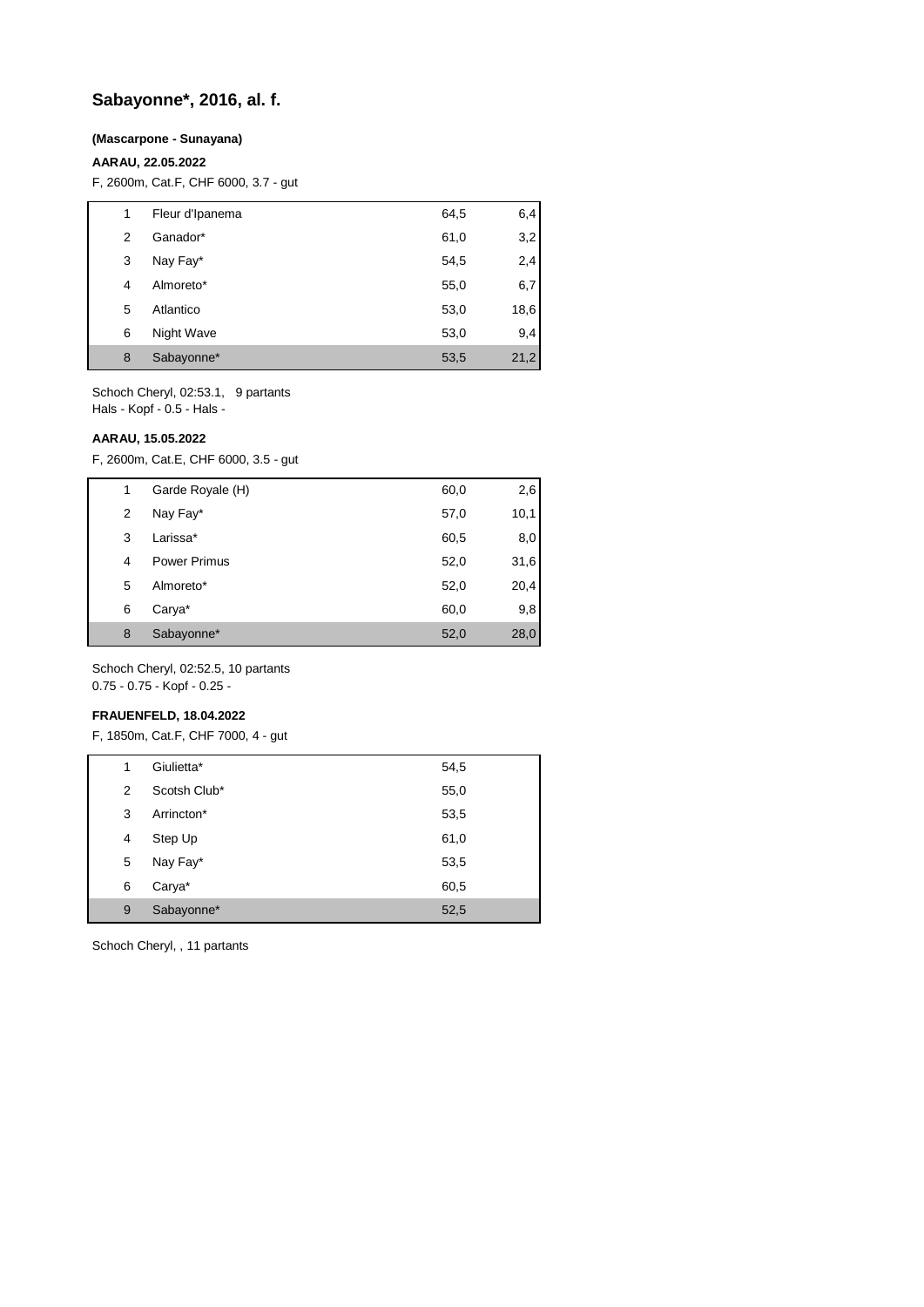## **Sorina, 2015, b.f. f.**

## **(Tai Chi - Sun of Dubai)**

## **AVENCHES, 25.05.2022**

F, 1600m, Cat.F, CHF 8000, 3.3 - gut

| 1 |   | South Carolina | 57,5 | 4,6  |
|---|---|----------------|------|------|
|   | 2 | Jazou*         | 57,5 | 6,4  |
|   | 3 | Ophelia        | 62,5 | 3,5  |
|   | 4 | Corniche Bay   | 60,0 | 25,0 |
|   | 5 | Jablonj*       | 52,5 | 11,0 |
|   | 6 | Thomy Dee      | 59,0 | 9,9  |
|   | 7 | Sorina         | 58,5 | 31,0 |

Am.Langhard Jenny, 01:39.2, 11 partants 0.5 - 1.75 - 2.5 - Hals -

## **FRAUENFELD, 18.04.2022**

F, 1850m, Cat.F, CHF 7000, 4 - gut

| Giulietta*<br>1<br>54,5   |  |
|---------------------------|--|
| Scotsh Club*<br>55,0<br>2 |  |
| Arrincton*<br>3<br>53,5   |  |
| Step Up<br>61,0<br>4      |  |
| Nay Fay*<br>53,5<br>5     |  |
| Carya*<br>6<br>60,5       |  |
| Sorina<br>8<br>56,5       |  |

Am.Langhard Jenny, , 11 partants

## **AVENCHES, 27.07.2021**

F, 1600m, Cat.F, CHF 8000, 4.1 - gut

| 1 | Reybus        | 57,0 | 7,9  |
|---|---------------|------|------|
| 2 | Thomy Dee     | 60,0 | 7,5  |
| 3 | Corniche Bay  | 63,0 | 5,6  |
| 4 | Xenon         | 60,0 | 17,8 |
| 5 | Rappelle Moi* | 54,0 | 3,1  |
| 6 | Journey Flash | 63,0 | 7,3  |
| 8 | Sorina        | 57,5 | 5,1  |

Am.Langhard Jenny, 01:47.9, 8 partants 0.75 - Kopf - 1 - 0.75 -